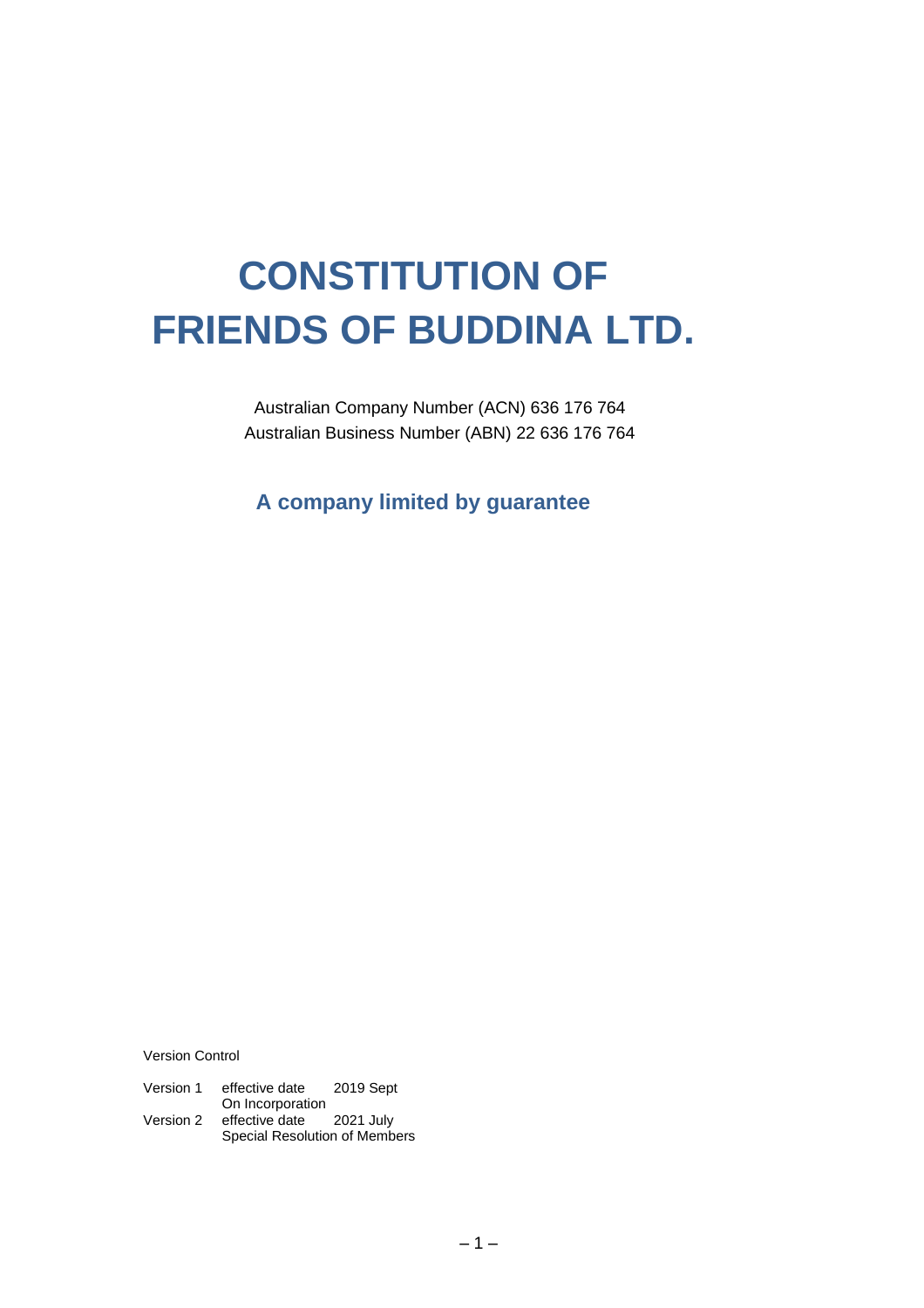# **Table of contents**

### **Preliminary**

- 1. Name of the company
- 2. Type of company
- 3. Limited liability of members
- 4. The guarantee
- 5. Definitions

### Charitable purposes and powers

- 6. Object
- 7. Powers
- 8. Not-for-profit
- 9. Amending the constitution

### Members

- 10. Membership and register of members
- 11. Who can be a member
- 12. How to apply to become a member
- 13. Membership approval and register
- 14. When a person becomes a member
- 15. When a person stops being a member
- 16. Honorary life membership

### Dispute resolution and disciplinary procedures

- 17. Dispute resolution
- 18. Disciplining members

### General meetings of members

- 19. General meetings called by directors
- 20. General meetings called by members
- 21. Annual general meeting
- 22. Notice of general meetings
- 23. Quorum at general meetings
- 24. Auditor's right to attend meetings
- 25. Representatives of members
- 26. Using technology to hold meetings
- 27. Chairperson for general meetings
- 28. Role of the chairperson
- 29. Adjournment of meetings

### Members' resolutions and

#### statements

- 30. Members' resolutions and statements
- 31. Company must give notice of proposed resolution or distribute statement
- 32. Circular resolutions of members

# Voting at general meetings

- 33. How many votes a member has
- 34. Challenge to member's right to vote
- 35. How voting is carried out
- 36. When and how a vote in writing must be held
- 37. Appointment of proxy
- 38. Voting by proxy

#### **Directors**

- 39. Number of directors
- 40. Election and appointment of directors
- 41. Election of chairperson
- 42. Term of office
- 43. When a director stops being a director

### Powers of directors

- 44. Powers of directors
- 45. Delegation of directors' powers
- 46. Payments to directors
- 47. Execution of Documents

### Duties of directors

- 48. Duties of directors
- 49. Conflicts of interest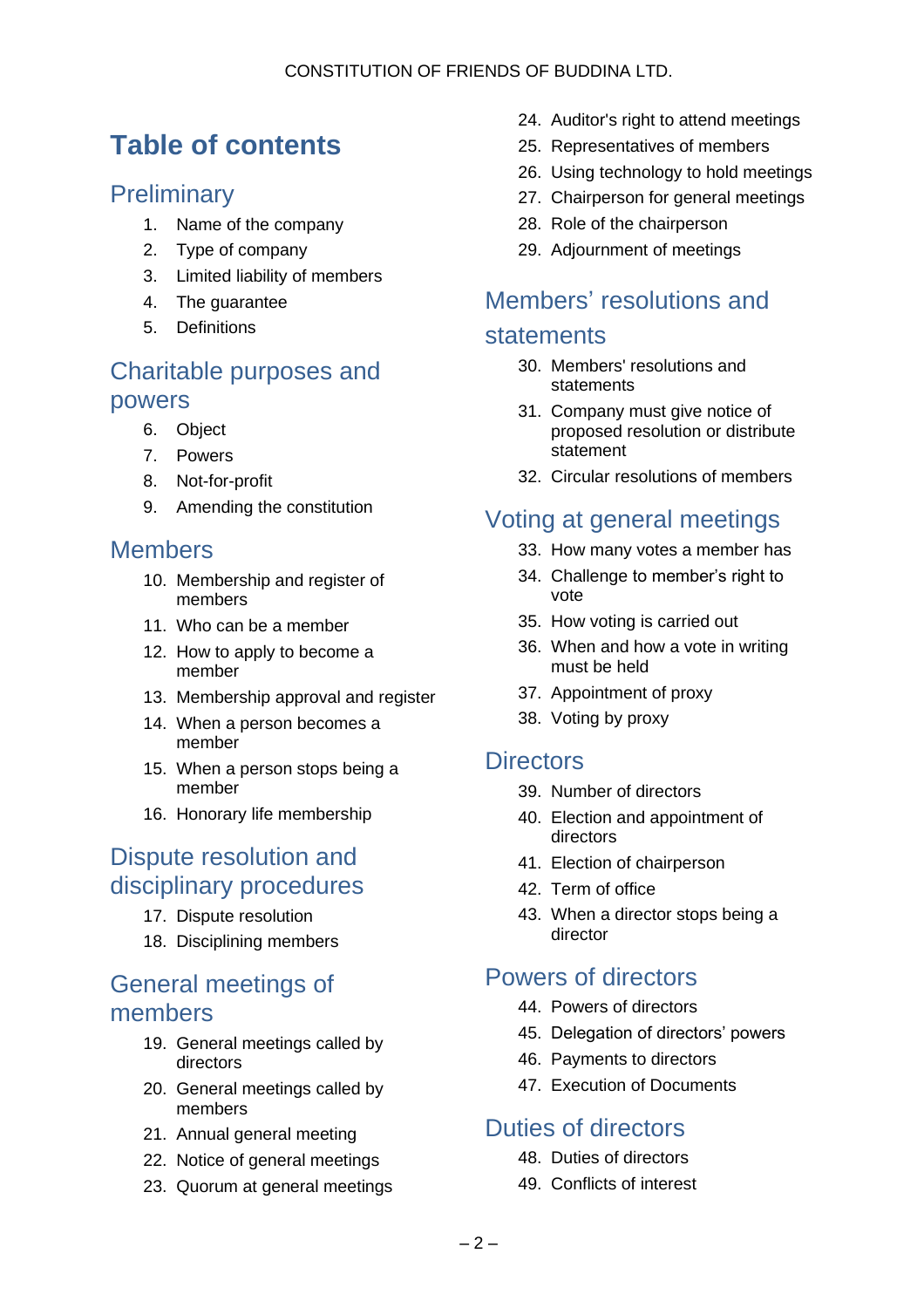# Directors' meetings

- 50. When the directors meet
- 51. Calling directors' meetings
- 52. Chairperson for directors meetings
- 53. Quorum at directors' meetings

### Using technology to hold directors' meetings

- 54. Using technology to hold directors' meetings
- 55. Passing directors' resolutions
- 56. Circular resolutions of directors

### **Secretary**

57. Appointment and role of secretary

### Minutes and records

- 58. Minutes and records
- 59. Financial and related records

### By-laws

60. By-laws

### **Notice**

- 61. What is notice
- 62. Notice to the company
- 63. Notice to members
- 64. When notice is taken to be given

### Financial year

65. Company's financial year

### Indemnity, insurance and access

- 66. Indemnity
- 67. Insurance
- 68. Directors' access to documents

### Winding up

- 69. Surplus assets not to be distributed to members
- 70. Distribution of surplus assets
- 71. Definitions and interpretation

### **Definitions**

- 72. Reading this constitution with the Corporations Act
- 73. Interpretation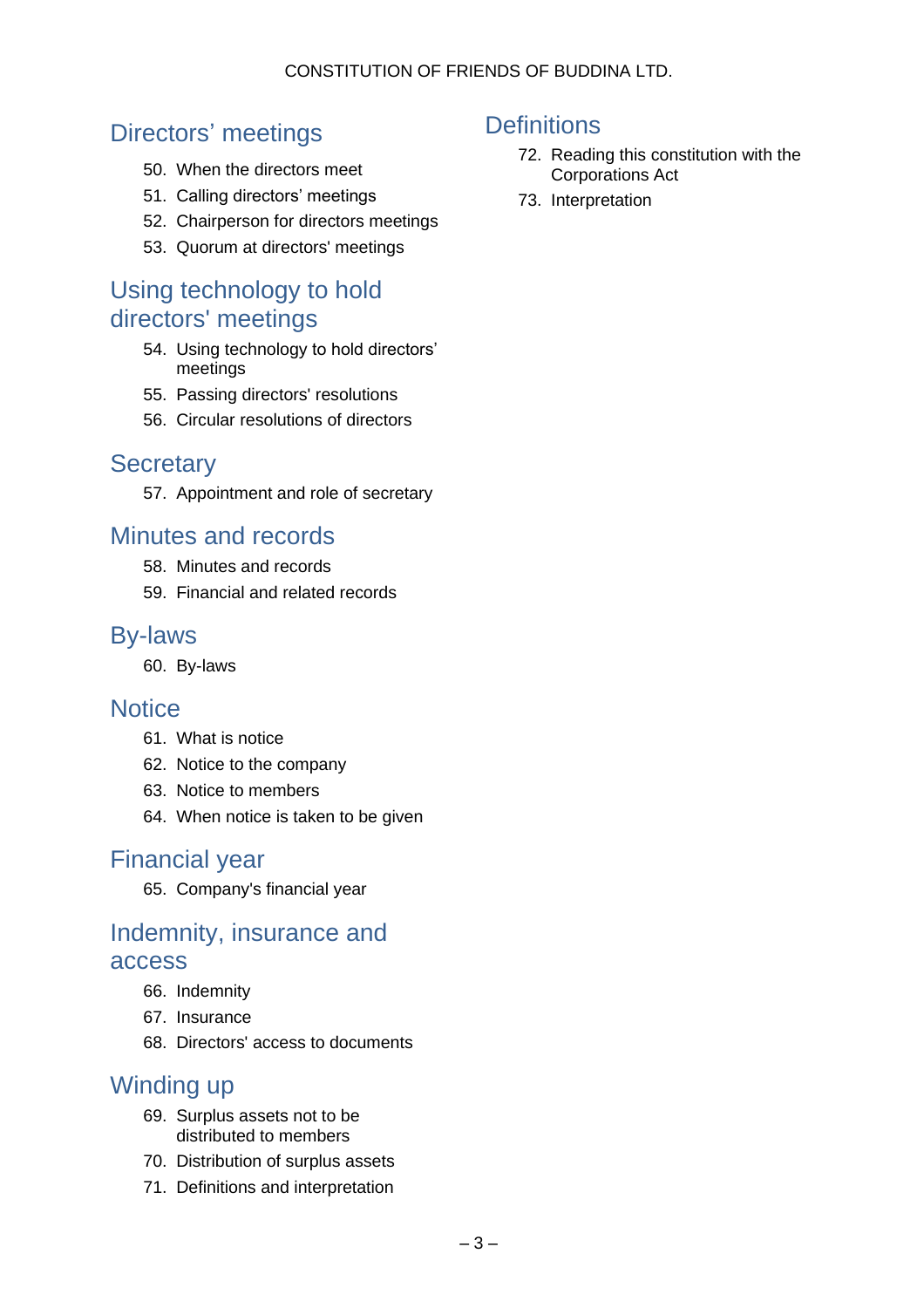# **Preliminary**

#### **1. Name of the company**

The name of the **company** is Friends of Buddina Ltd. (the **company**).

#### **2. Type of company**

The **company** is a not-for-profit public company limited by guarantee, which is established to be, and to continue as, a charity.

#### **3. Limited liability of members**

The liability of **members** is limited to the amount of the guarantee in clause 4. A **member** is defined in clause 71.

#### **4. The guarantee**

Each **member** must contribute an amount not more than \$10 (the guarantee) to the property of the **company** if the **company** is wound up while the **member** is a **member**, or within 12 months after they stop being a **member**, and this contribution is required to pay for the:

- a. debts and liabilities of the **company** incurred before the **member** stopped being a **member**, or
- b. costs of winding up.

#### **5. Definitions**

In this constitution, words and phrases have the meaning set out in clauses 70 and 72.

# **Charitable purposes and powers**

#### **6. Object**

The **company**'s object is to pursue the following charitable purposes:

- 1. Advocate on land use planning to ensure there is ecologically sustainable development that avoids inappropriate development in areas of conservation value at Buddina and adjoining coastal beaches.
- 2. Monitor planning issues relating to medium and high-density development applications that are submitted to Council and make submissions on any applications likely to have significant impacts on the natural environment at Buddina beach on the Sunshine Coast.
- 3. Encourage community engagement about social, economic, environmental outcomes of land use development issues impacting the natural assets at Buddina and adjoining coastal beaches.
- 4. Work to protect the ecosystems and biodiversity of Buddina from the negative impacts of intensification of land use development and other issues caused by population growth along the coastal corridor.
- 5. Advocate on issues, such as the protection of the endangered Loggerhead turtle and protection of nesting habitat along Buddina and adjoining beaches.

#### **7. Powers**

Subject to clause 8, the **company** has the following powers, which may only be used to carry out its purposes set out in clause 6: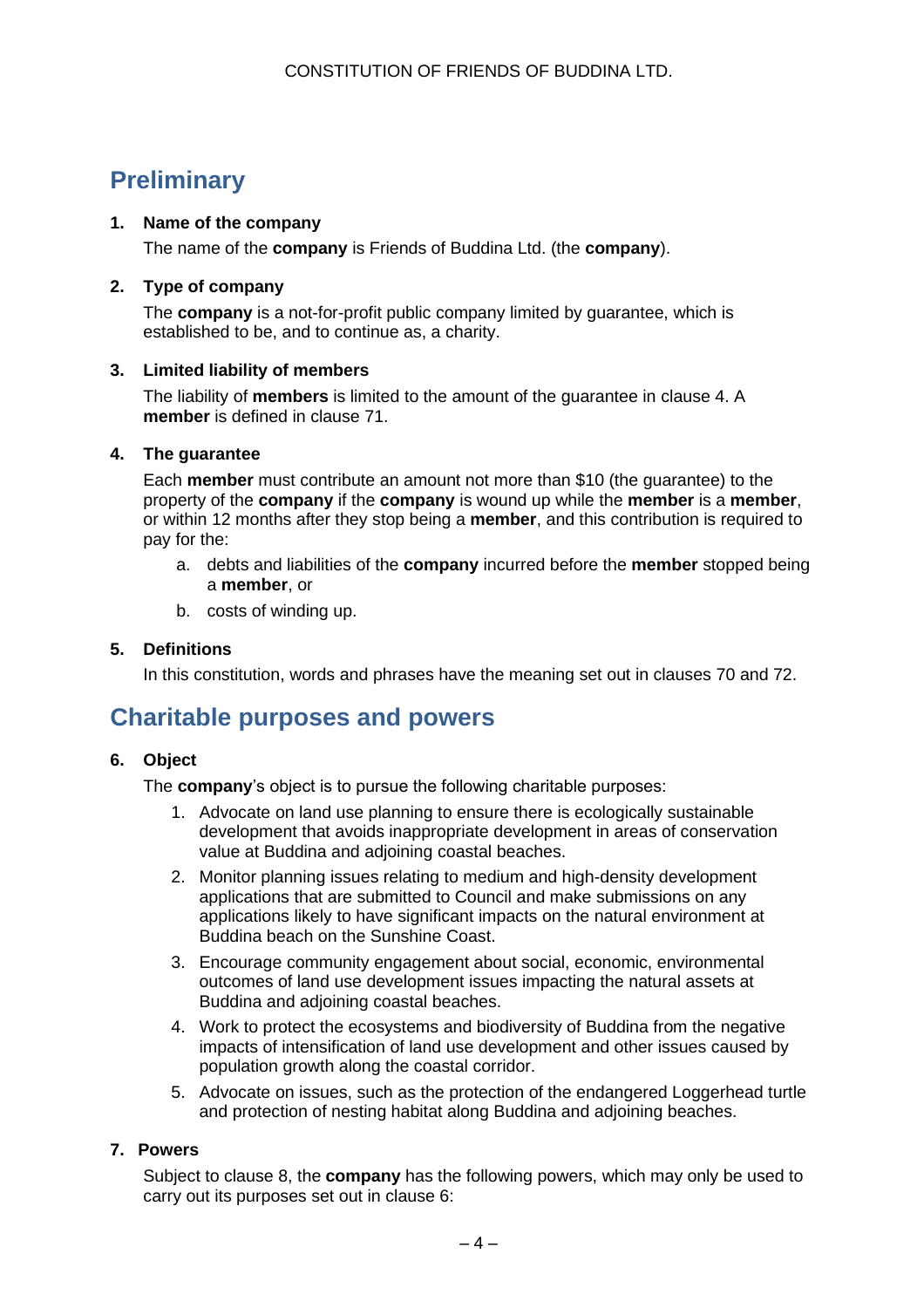- a. the powers of an individual, and
- b. all the powers of a company limited by guarantee under the **Corporations Act**.

#### **8. Not-for-profit**

- 1. The **company** must not distribute any income or assets directly or indirectly to its **members**, except as provided in clauses 8.2 and 69.
- 2. Clause 8.1 does not stop the **company** from doing the following things, provided they are done in good faith:
	- a. paying a **member** for goods or services they have provided or expenses they have properly incurred at fair and reasonable rates or rates more favourable to the **company**, or
	- b. making a payment to a **member** in carrying out the **company's** charitable purposes.

#### **9. Amending the constitution**

- 1. Subject to clause 9.2, the **members** may amend this constitution by passing a **special resolution**.
- 2. The **members** must not pass a **special resolution** that amends this constitution if passing it causes the **company** to no longer be a charity.

### **Members**

#### **10. Membership and register of members**

- 1. The **members** of the **company** are:
	- a. **initial members**,
	- b. any other person who has submitted an application to become a **member** of the **company**, in accordance with this constitution, and
	- c. any honorary life **members**, as defined under clause 16.
- 2. The **company** must establish and maintain a register of **members**. The register of **members** must be kept by the secretary and must contain:
	- a. for each current **member**:
		- I. name
		- II. address
		- III. any alternative address nominated by the **member** for the service of notices, and
		- IV. date the **member** was entered on to the register.
	- b. for each person who stopped being a **member** in the last seven years:
		- I. name
		- II. address
		- III. any alternative address nominated by the **member** for the service of notices, and
		- IV. dates the membership started and ended.
- 3. The **company** must give current **members** access to the register of **members**.
- 4. Information that is accessed from the register of **members** must only be used in a manner relevant to the interests or rights of **members**.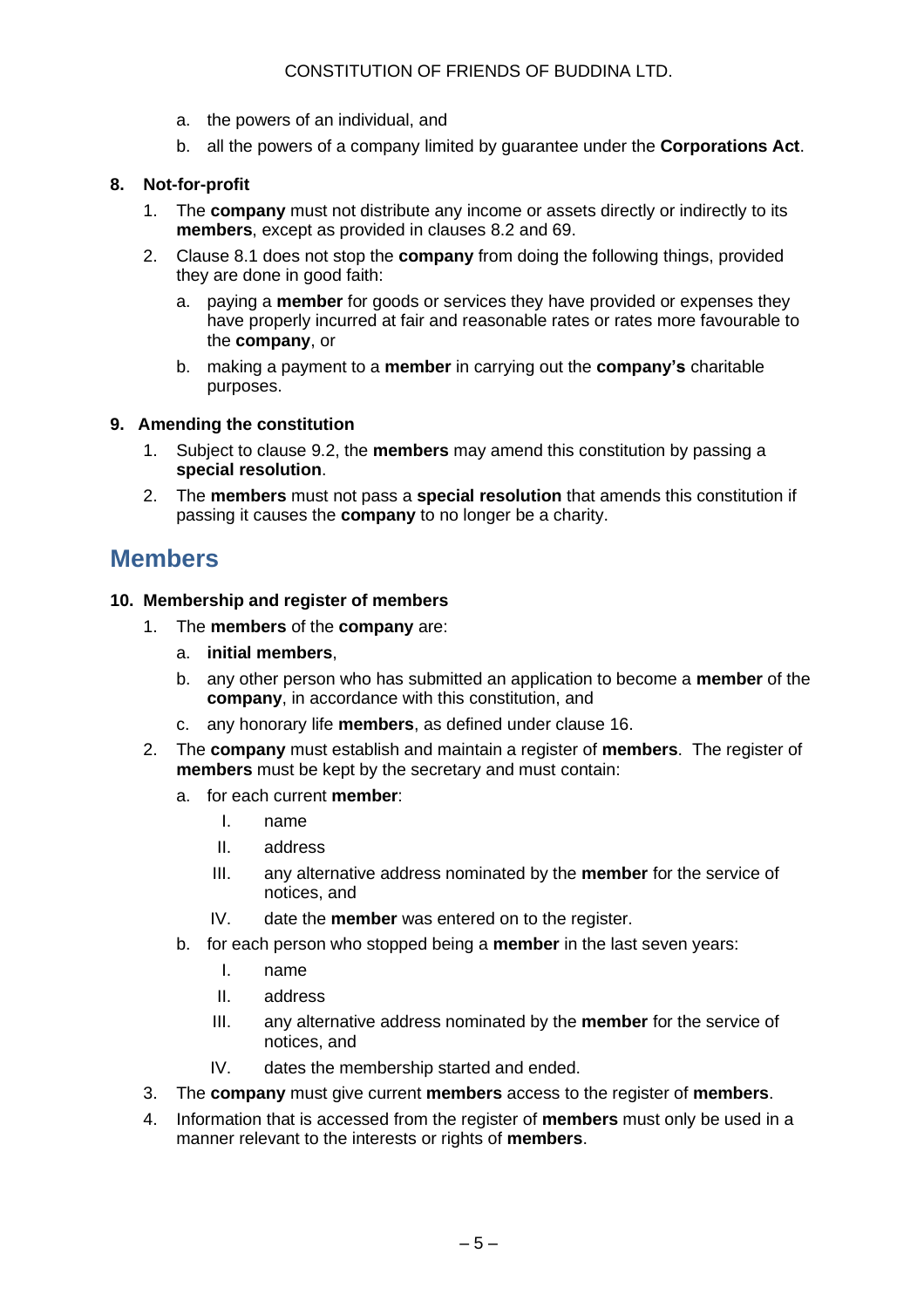#### **11. Who can be a member**

- 1. A person who supports the purposes of the **company** is eligible to apply to be a **member** of the **company** under clause 12.
- 2. In this clause, 'person' means an individual or incorporated body.

#### **12. How to apply to become a member**

- 1. A person (as defined in clause 11.2) may apply to become a **member** of the **company** by submitting a membership application form to the secretary, which requires that they:
	- a. support the purposes of the **company**,
	- b. agree to comply with the **company**'s constitution, including paying the guarantee under clause 4 if required, and
	- c. renew their membership annually by submitting a membership renewal form to the secretary with payment of the annual membership fee.
- 2. The annual membership fee and renewal date and for each membership are:
	- a. the amount decided by the **members**, from time to time, at a general meeting,
	- b. is payable for a period of 12 months in advance from the membership renewal date,
	- c. is non-refundable when a person stops being a **member**, and
	- d. the renewal date decided by the **members** at a general meeting.

#### **13. Membership approval and register**

- 1. The directors must consider an application for membership within a reasonable time after the secretary receives the application.
- 2. If the directors approve an application, the secretary must as soon as possible:
	- a. enter the new **member** on the register of **members**,

b. write to the applicant to tell them that their application was approved, and the date that their membership started (see clause 14), and

- 3. If the directors reject an application, the secretary must write to the applicant as soon as possible to tell them that their application has been rejected, but does not have to give reasons.
- 4. For the avoidance of doubt, the directors may approve an application even if the application does not state the matters listed in clauses 12(a), 12(b) or 12(c). In that case, by applying to be a member, the applicant agrees to those three matters.

#### **14. When a person becomes a member**

Other than **initial members**, an applicant will become a **member** when they are entered on the register of members.

#### **15. When a person stops being a member**

A person immediately stops being a **member** if they:

- a. have not renewed their membership within three months of it expiring,
- b. die,
- c. are wound up or otherwise dissolved or deregistered (for an incorporated **member**),
- d. resign, by writing to the secretary, or
- e. are expelled under clause 18.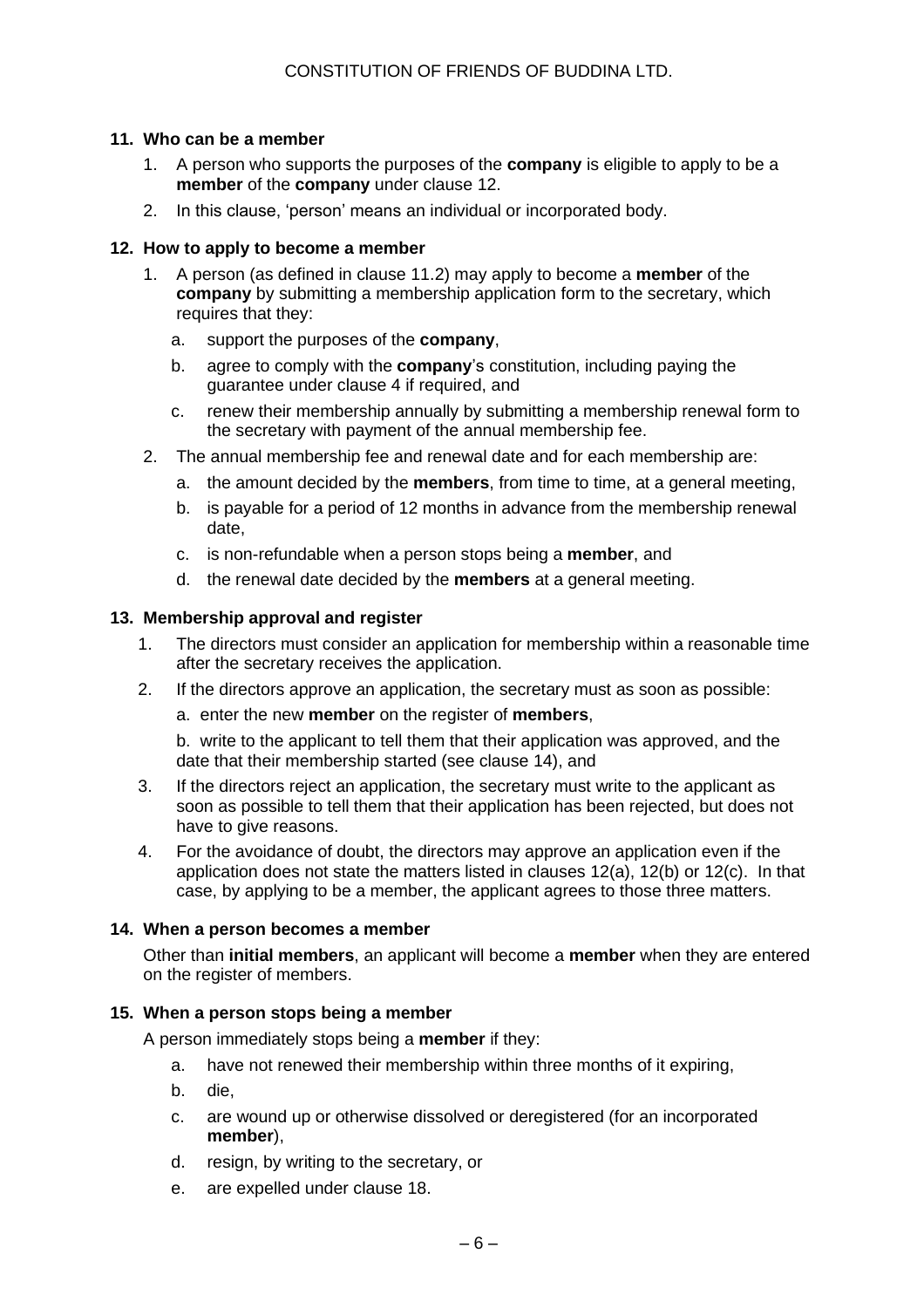#### **16. Honorary life membership**

- 3. If, in the opinion of the directors, a person has made an exceptional contribution to the **company** over a period of years, the directors may grant that person the highest acknowledgement of contribution to the **company** in the form of an honorary life membership of the **company**.
- 4. A person granted membership under clause 16.1 becomes an honorary life **member** of the **company** on the later to occur of:
	- e. the person consenting in writing to be an honorary life **member**, and
	- f. the nomination being approved by an ordinary resolution at a directors' meeting.
- 5. An honorary life **member** has all the rights and privileges of a **member** under this constitution.

# **Dispute resolution and disciplinary procedures**

#### **17. Dispute resolution**

- 1. The dispute resolution procedure in this clause applies to disputes (disagreements) under this constitution between a **member** or director and:
	- a. one or more **members**
	- b. one or more directors, or
	- c. the **company**.
- 2. A **member** must not start a dispute resolution procedure in relation to a matter that is the subject of a disciplinary procedure under clause 18 until the disciplinary procedure is completed.
- 3. Those involved in the dispute must try to resolve it between themselves within 14 days of knowing about it.
- 4. If those involved in the dispute do not resolve it under clause 17.3, they must within 10 days:
	- a. tell the directors about the dispute in writing
	- b. agree or request that a mediator be appointed, and
	- c. attempt in good faith to settle the dispute by mediation.
- 5. The mediator must:
	- a. be chosen by agreement of those involved, or
	- b. where those involved do not agree:
		- I. for disputes between **members**, a person chosen by the directors, or
		- II. for other disputes, a person chosen by either the Commissioner of the Australian Charities and Not-for-profits Commission or the president of the law institute or society in the state or territory in which the **company** has its registered office.
- 6. A mediator chosen by the directors under clause 17.5(b)(i):
	- a. may be a **member** or former **member** of the **company**
	- b. must not have a personal interest in the dispute, and
	- c. must not be biased towards or against anyone involved in the dispute.
- 7. When conducting the mediation, the mediator must:
	- a. allow those involved a reasonable chance to be heard
	- b. allow those involved a reasonable chance to review any written statements
	- c. ensure that those involved are given natural justice, and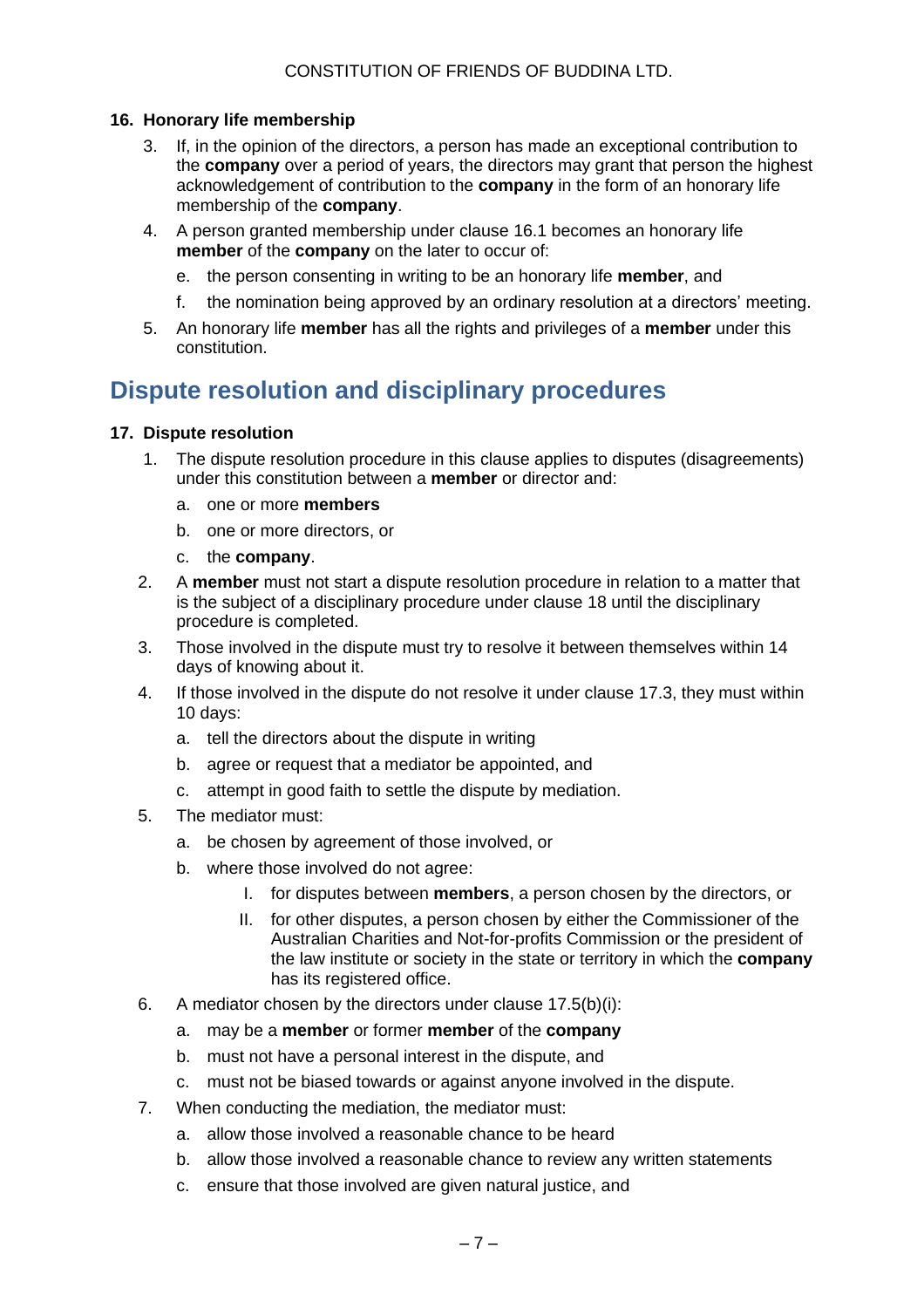d. not make a decision on the dispute.

#### **18. Disciplining members**

- 1. In accordance with this clause, the directors may resolve to warn, suspend or expel a **member** from the **company** if the directors consider that:
	- a. the **member** has breached this constitution, or
	- b. the **member**'s behaviour is causing, has caused, or is likely to cause harm to the **company**.
- 2. At least 14 days before the directors' meeting at which a resolution under clause 17.1 will be considered, the secretary must notify the **member** in writing:
	- a. that the directors are considering a resolution to warn, suspend or expel the **member**
	- b. that this resolution will be considered at a directors' meeting and the date of that meeting
	- c. what the **member** is said to have done or not done
	- d. the nature of the resolution that has been proposed, and
	- e. that the **member** may provide an explanation to the directors, and details of how to do so.
- 3. Before the directors pass any resolution under clause 18.1, the **member** must be given a chance to explain or defend themselves by:
	- a. sending the directors a written explanation before that directors' meeting, and/or
	- b. speaking at the meeting.
- 4. After considering any explanation under clause 18.3, the directors may:
	- a. take no further action
	- b. warn the **member**
	- c. suspend the **member**'s rights as a member for a period of no more than 12 months
	- d. expel the **member**
	- e. refer the decision to an unbiased, independent person on conditions that the directors consider appropriate (however, the person can only make a decision that the directors could have made under this clause), or
	- f. require the matter to be determined at a **general meeting**.
- 5. The directors cannot fine a **member**.
- 6. The secretary must give written notice to the **member** of the decision under clause 18.4 as soon as possible.
- 7. Disciplinary procedures must be completed as soon as reasonably practical.
- 8. There will be no liability for any loss or injury suffered by the **member** as a result of any decision made in good faith under this clause.

# **General meetings of members**

#### **19. General meetings called by directors**

- 1. The directors may call a **general meeting**.
- 2. If **members** with at least 5% of the votes that may be cast at a **general meeting** make a written request to the **company** for a **general meeting** to be held, the directors must: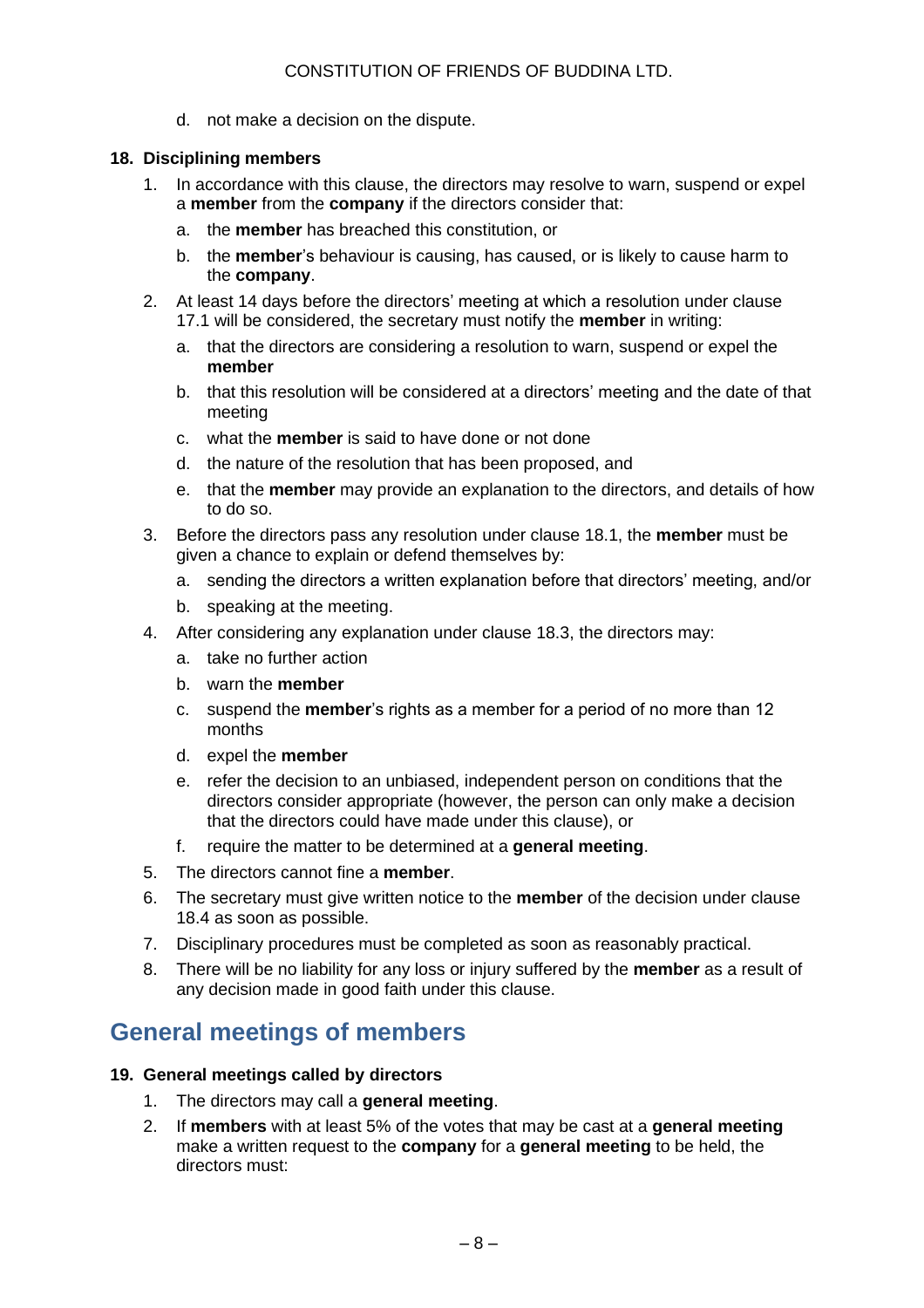- a. within 21 days of the **members**' request, give all **members** notice of a **general meeting**, and
- b. hold the **general meeting** within two months of the **members**' request.
- 3. The percentage of votes that **members** have (in clause 19.2) is to be worked out as at midnight before the **members** request the meeting.
- 4. The **members** who make the request for a **general meeting** must:
	- a. state in the request any resolution to be proposed at the meeting
	- b. sign the request, and
	- c. give the request to the **company**.
- 5. Separate copies of a document setting out the request may be signed by **members** if the wording of the request is the same in each copy.

#### **20. General meetings called by members**

- 1. If the directors do not call the meeting within 21 days of being requested under clause 19.2, 50% or more of the **members** who made the request may call and arrange to hold a **general meeting**.
- 2. To call and hold a meeting under clause 20.1 the **members** must:
	- a. as far as possible, follow the procedures for **general meeting**s set out in this constitution
	- b. call the meeting using the list of **members** on the **company**'s **member** register, which the **company** must provide to the **members** making the request at no cost, and
	- c. hold the **general meeting** within three months after the request was given to the **company**.
- 3. The **company** must pay the **members** who request the **general meeting** any reasonable expenses they incur because the directors did not call and hold the meeting.

#### **21. Annual general meeting**

- 1. A **general meeting**, called the annual **general meeting**, must be held:
	- a. within 18 months after registration of the **company**, and
	- b. after the first annual **general meeting**, at least once in every calendar year.
- 2. Even if these items are not set out in the notice of meeting, the business of an annual **general meeting** may include:
	- a. a review of the **company**'s activities
	- b. a review of the **company**'s finances
	- c. any auditor's report
	- d. the election of directors, and
	- e. the appointment and payment of auditors, if any.
- 3. Before or at the annual **general meeting**, the directors must give information to the **members** on the **company**'s activities and finances during the period since the last annual **general meeting**.
- 4. The chairperson of the annual **general meeting** must give **members** as a whole a reasonable opportunity at the meeting to ask questions or make comments about the management of the **company**.

#### **22. Notice of general meetings**

1. Notice of a **general meeting** must be given to: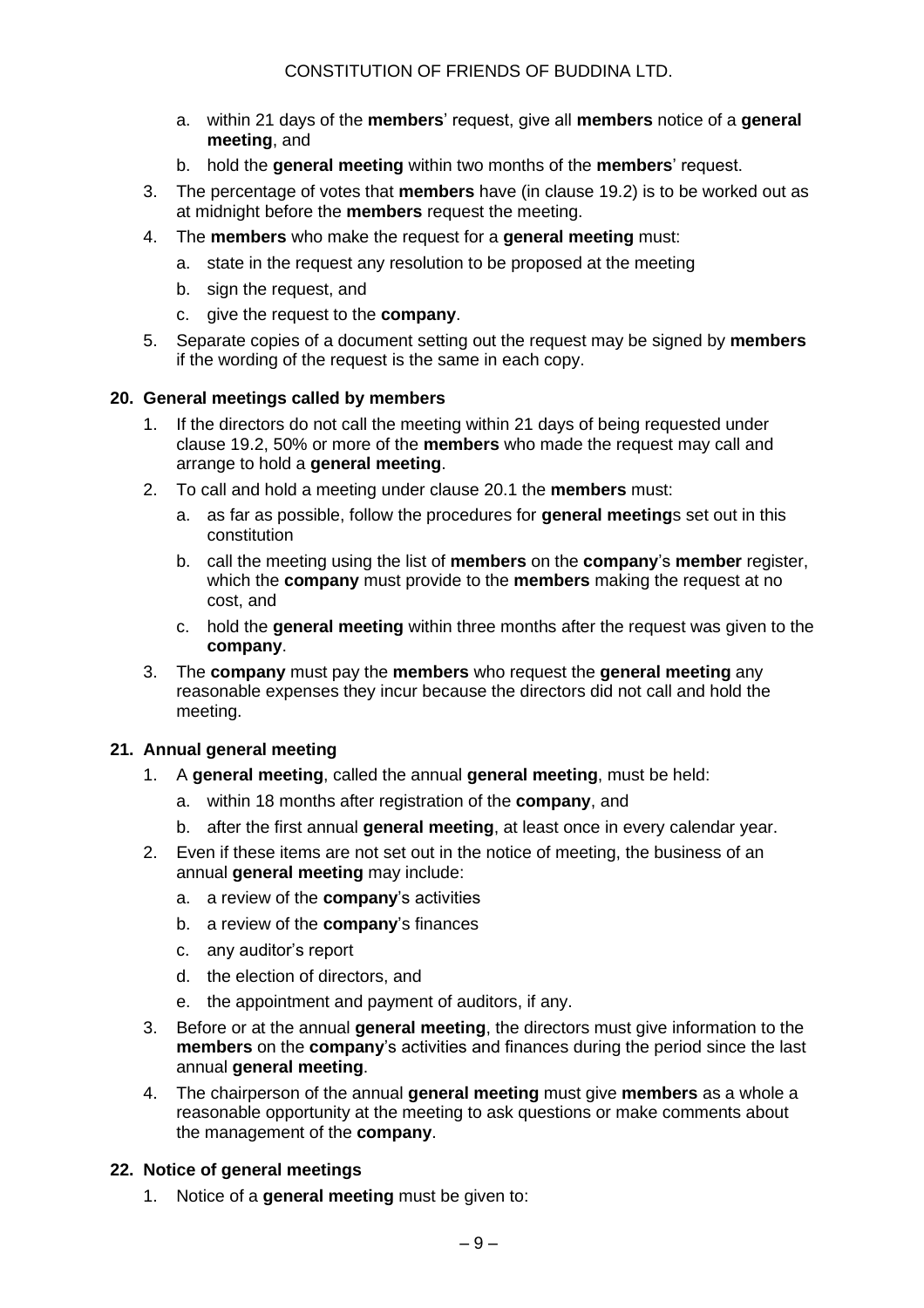- a. each **member** entitled to vote at the meeting
- b. each director, and
- c. the auditor (if any).
- 2. Notice of a **general meeting** must be provided in writing at least 21 days before the meeting.
- 3. Subject to clause 22.4, notice of a meeting may be provided less than 21 days before the meeting if:
	- a. for an annual **general meeting**, all the **members** entitled to attend and vote at the annual **general meeting** agree beforehand, or
	- b. for any other **general meeting**, **members** with at least 95% of the votes that may be cast at the meeting agree beforehand.
- 4. Notice of a **general meeting** cannot be provided less than 21 days before the meeting if a resolution will be moved to:
	- a. remove a director
	- b. appoint a director in order to replace a director who was removed, or
	- c. remove an auditor.
- 5. Notice of a **general meeting** must include:
	- a. the place, date and time for the meeting (and if the meeting is to be held in two or more places, the technology that will be used to facilitate this)
	- b. the general nature of the meeting's business
	- c. if applicable, that a **special resolution** is to be proposed and the words of the proposed resolution
	- d. a statement that **members** have the right to appoint proxies and that, if a **member** appoints a proxy:
	- e. the proxy does not need to be a **member** of the **company**
	- f. the proxy form must be delivered to the **company** at its registered address or the address (including an electronic address) specified in the notice of the meeting, and
	- g. the proxy form must be delivered to the **company** at least 48 hours before the meeting.
- 6. If a **general meeting** is adjourned (put off) for one month or more, the members must be given new notice of the resumed meeting.

#### **23. Quorum at general meetings**

- 1. For a **general meeting** to be held, at least 20 **members**, or 20% of the register of **members**, whichever is the lower number (a quorum) must be present for the whole meeting. A quorum must include at least two directors, or a director and the secretary. When determining whether a quorum is present, a person may only be counted once.
- 2. No business may be conducted at a **general meeting** if a quorum is not present.
- 3. If there is no quorum present within 30 minutes after the starting time stated in the notice of **general meeting**, the **general meeting** is adjourned to the date, time and place that the chairperson specifies. If the chairperson does not specify one or more of those things, the meeting is adjourned to:
	- a. if the date is not specified the same day in two weeks hence,
	- b. if the time is not specified the same time, and
	- c. if the place is not specified the same place.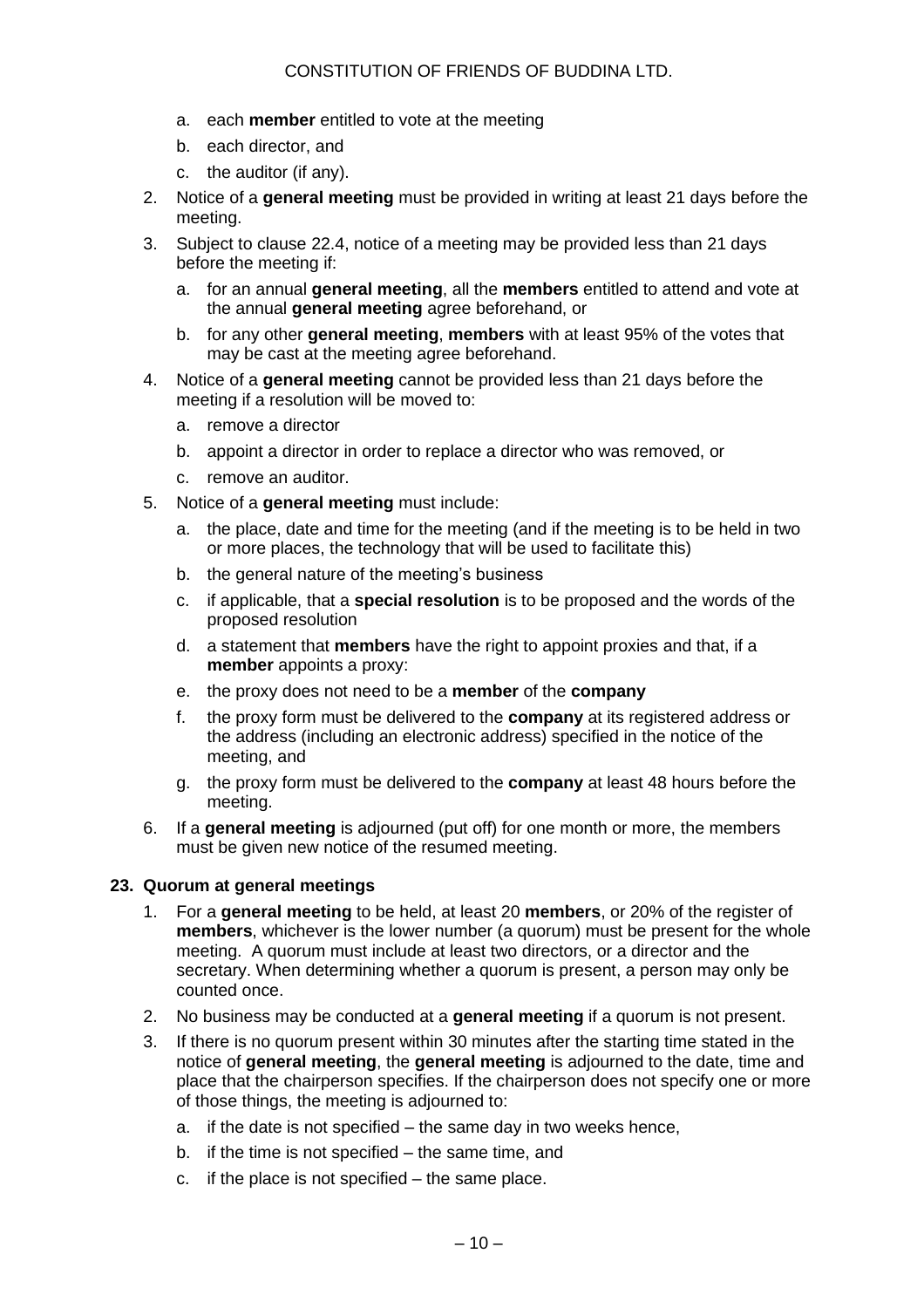4. If no quorum is present at the resumed meeting within 30 minutes after the starting time set for that meeting, the meeting is deemed to have a quorum.

#### **24. Auditor's right to attend meetings**

- 1. The auditor (if any) is entitled to attend any **general meeting** and to be heard by the **members** on any part of the business of the meeting that concerns the auditor in the capacity of auditor.
- 2. The **company** must give the auditor (if any) any communications relating to the **general meeting** that a **member** of the **company** is entitled to receive.

#### **25. Representatives of members**

- 1. An incorporated **member** may appoint as a representative:
	- a. one individual to represent the **member** at meetings and to sign circular resolutions under clause 32, and
	- b. the same individual or another individual for the purpose of being appointed or elected as a director.
- 2. The appointment of a representative by a **member** must:
	- a. be in writing
	- b. include the name of the representative
	- c. be signed on behalf of the **member**, and
	- d. be given to the **company** or, for representation at a meeting, be given to the chairperson before the meeting starts.
- 3. A representative has all the rights of a **member** relevant to the purposes of the appointment as a representative.
- 4. The appointment may be standing (ongoing).

#### **26. Using technology to hold meetings**

- 1. The **company** may hold a **general meeting** at two or more venues using any technology that gives the **members** as a whole a reasonable opportunity to participate, including to hear and be heard.
- 2. Anyone using this technology is taken to be present in person at the meeting.

#### **27. Chairperson for general meetings**

- 1. The **elected chairperson** is entitled to chair **general meeting**s.
- 2. The **members** present and entitled to vote at a **general meeting** may choose a director or **member** to be the chairperson for that meeting if:
	- a. there is no **elected chairperson**, or
	- b. the **elected chairperson** is not present within 30 minutes after the starting time set for the meeting, or
	- c. the **elected chairperson** is present but says they do not wish to act as chairperson of the meeting.

#### **28. Role of the chairperson**

- 1. The chairperson is responsible for the conduct of the **general meeting**, and for this purpose must give members a reasonable opportunity to make comments and ask questions (including to the auditor (if any)).
- 2. The chairperson does not have a casting vote.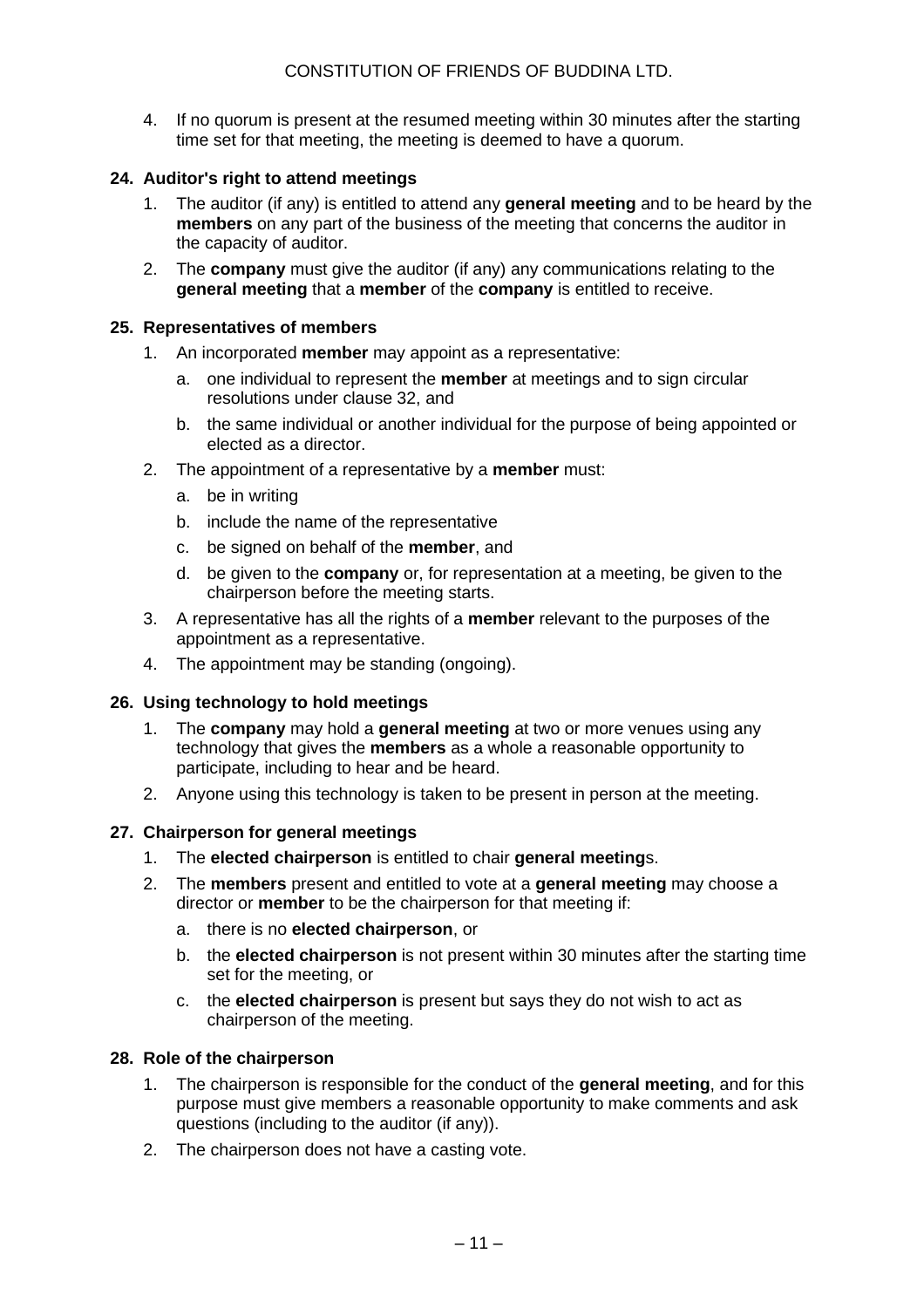#### **29. Adjournment of meetings**

- 1. If a quorum is present, a **general meeting** must be adjourned if a majority of **members present** direct the chairperson to adjourn it.
- 2. Only unfinished business may be dealt with at a meeting resumed after an adjournment.

### **Members**' **resolutions and statements**

#### **30. Members' resolutions and statements**

- 1. **Members** with at least 5% of the votes that may be cast on a resolution may give:
	- a. written notice to the **company** of a resolution they propose to move at a **general meeting** (members' resolution), and/or
	- b. a written request to the **company** that the **company** give all of its **members** a statement about a proposed resolution or any other matter that may properly be considered at a **general meeting** (members' statement).
- 2. A notice of a members' resolution must set out the wording of the proposed resolution and be signed by the **members** proposing the resolution.
- 3. A request to distribute a members' statement must set out the statement to be distributed and be signed by the **members** making the request.
- 4. Separate copies of a document setting out the notice or request may be signed by **members,** if the wording is the same in each copy.
- 5. The percentage of votes that members have (as described in clause 30.1) is to be worked out as at midnight before the request or notice is given to the **company**.
- 6. If the **company** has been given notice of a members' resolution under clause 30.1(a), the resolution must be considered at the next **general meeting** held more than two months after the notice is given.
- 7. This clause does not limit any other right that a **member** has to propose a resolution at a **general meeting**.

#### **31. Company must give notice of proposed resolution or distribute statement**

- 1. If the **company** has been given a notice or request under clause 30:
	- a. in time to send the notice of proposed members' resolution or a copy of the members' statement to **members** with a notice of meeting, it must do so at the **company**'s cost, or
	- b. too late to send the notice of proposed members' resolution or a copy of the members' statement to **members** with a notice of meeting, then the **members** who proposed the resolution or made the request must pay the expenses reasonably incurred by the **company** in giving **members** notice of the proposed members' resolution or a copy of the members' statement. However, at a **general meeting**, the **members** may pass a resolution that the **company** will pay these expenses.
- 2. The **company** does not need to send the notice of proposed members' resolution or a copy of the members' statement to **members** if:
	- a. it is more than 1,000 words long
	- b. the directors consider it may be defamatory
	- c. clause 31.1(b) applies, and the **members** who proposed the resolution or made the request have not paid the **company** enough money to cover the cost of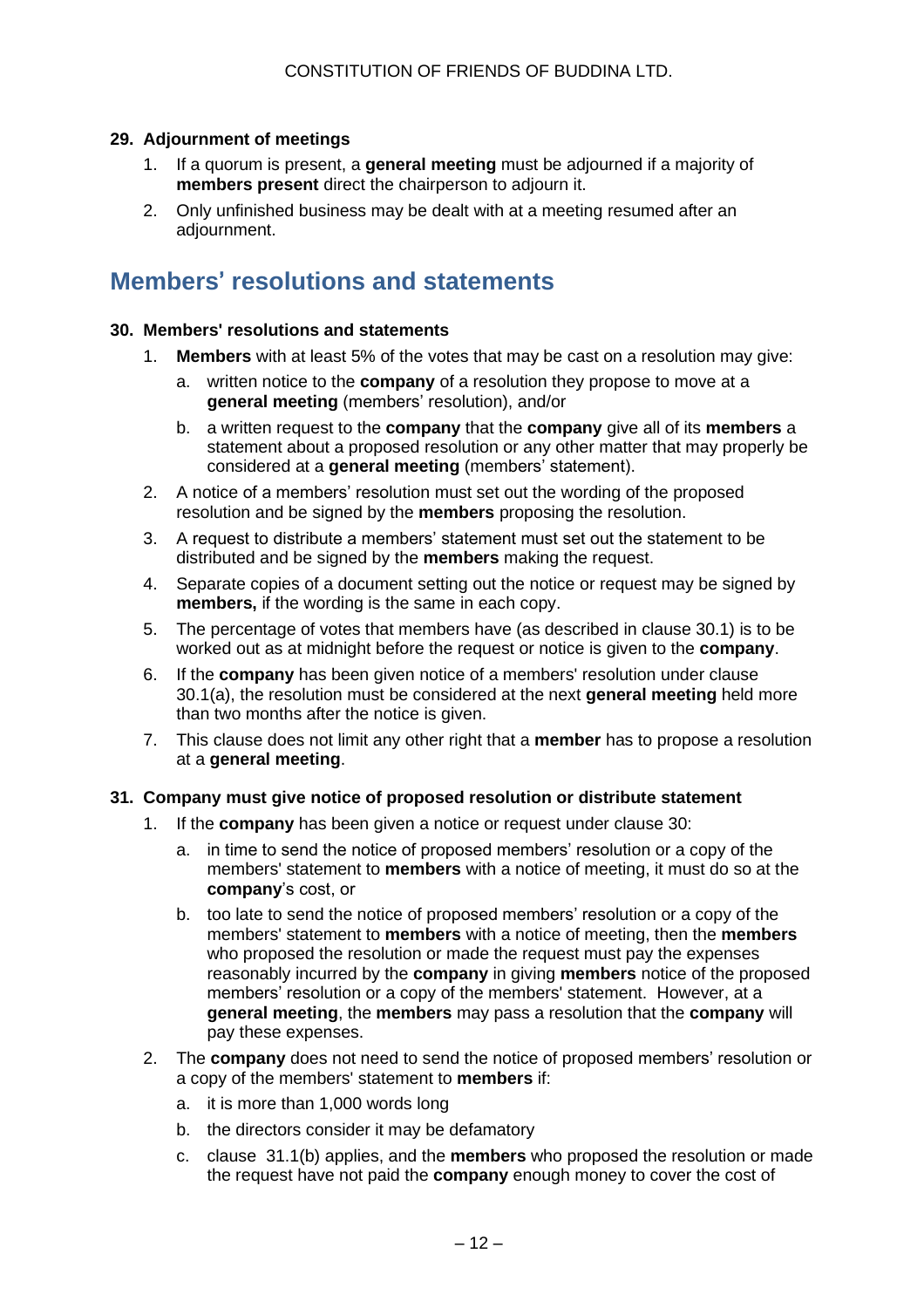sending the notice of the proposed members' resolution or a copy of the members' statement to **members**, or

d. in the case of a proposed members' resolution, the resolution does not relate to a matter that may be properly considered at a **general meeting** or is otherwise not a valid resolution able to be put to the **members**.

#### **32. Circular resolutions of members**

- 1. Subject to clause 32.3, the directors may put a resolution to the **members** to pass a resolution without a **general meeting** being held (a circular resolution).
- 2. The directors must notify the auditor (if any) as soon as possible that a circular resolution has or will be put to **members**, and set out the wording of the resolution.
- 3. Circular resolutions cannot be used:
	- a. for a resolution to remove an auditor, appoint a director or remove a director
	- b. for passing a **special resolution**, or
	- c. where the **Corporations Act** or this constitution requires a meeting to be held.
- 4. A circular resolution is passed if all the **members** entitled to vote on the resolution sign or agree to the circular resolution, in the manner set out in clause 32.5 or clause 32.6.
- 5. **Members** may sign:
	- a. a single document setting out the circular resolution and containing a statement that they agree to the resolution, or
	- b. separate copies of that document, as long as the wording is the same in each copy.
- 6. The **company** may send a circular resolution by email to **members** and **members** may agree by sending a reply email to that effect, including the text of the resolution in their reply.

# **Voting at general meetings**

#### **33. How many votes a member has**

Each **member** has one vote.

#### **34. Challenge to member's right to vote**

- 1. A **member** or the chairperson may only challenge a person's right to vote at a **general meeting** at that meeting.
- 2. If a challenge is made under clause 34.1, the chairperson must decide whether or not the person may vote. The chairperson's decision is final.

#### **35. How voting is carried out**

- 1. Voting must be conducted and decided by:
	- a. a show of hands
	- b. a vote in writing, or
	- c. another method chosen by the chairperson that is fair and reasonable in the circumstances.
- 2. Before a vote is taken, the chairperson must state whether any proxy votes have been received and, if so, how the proxy votes will be cast.
- 3. On a show of hands, the chairperson's decision is conclusive evidence of the result of the vote.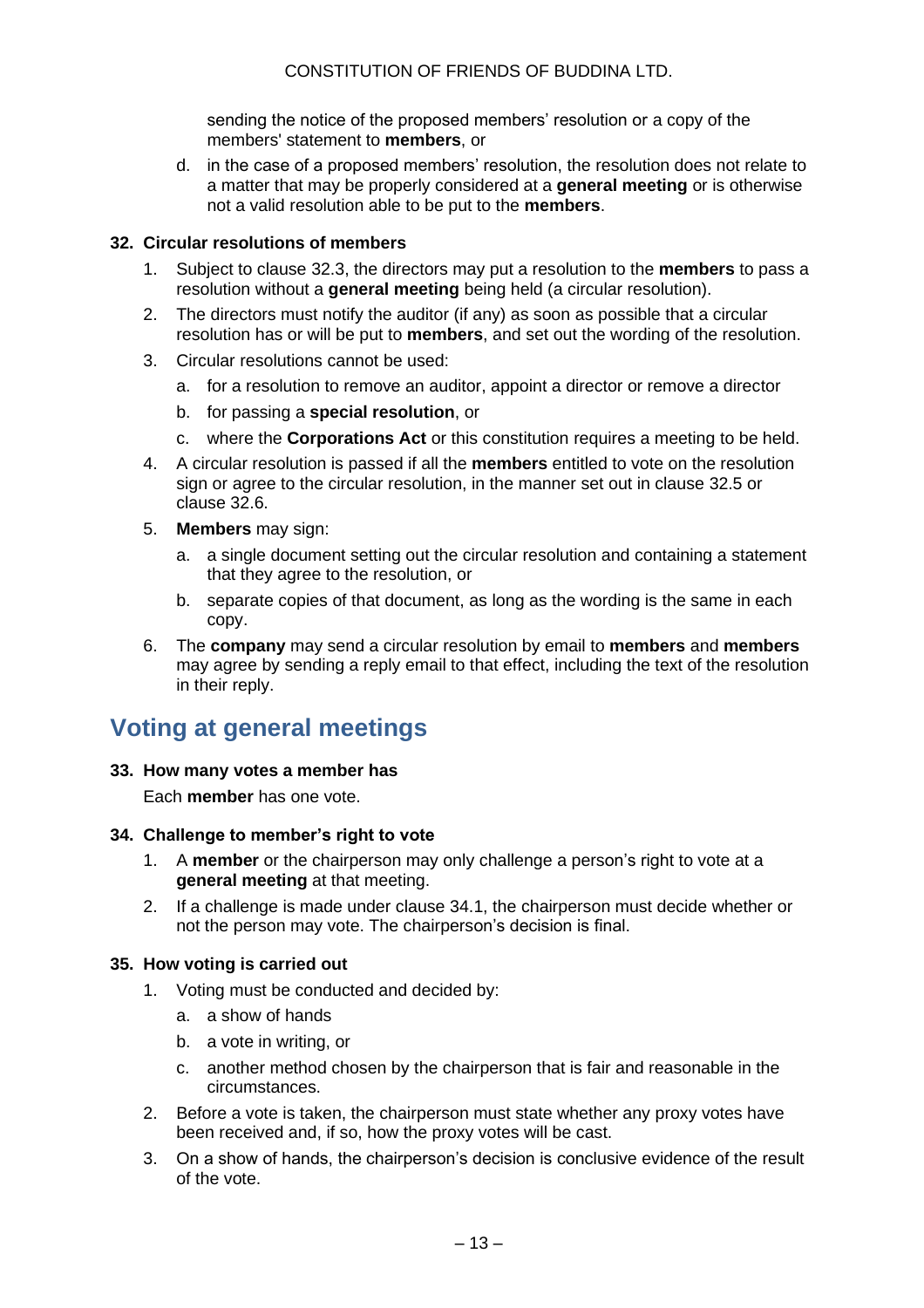4. The chairperson and the meeting minutes do not need to state the number or proportion of the votes recorded in favour or against on a show of hands.

#### **36. When and how a vote in writing must be held**

- 1. A vote in writing may be demanded on any resolution instead of or after a vote by a show of hands by:
	- a. at least five **members present**
	- b. **members present** with at least 5% of the votes that may be passed on the resolution on the vote in writing (worked out as at the midnight before the vote in writing is demanded), or
	- c. the chairperson.
- 2. A vote in writing must be taken when and how the chairperson directs, unless clause 36.3 applies.
- 3. A vote in writing must be held immediately if it is demanded under clause 36.1:
	- a. for the election of a chairperson under clause 27.2, or
	- b. to decide whether to adjourn the meeting.
- 4. A demand for a vote in writing may be withdrawn.

#### **37. Appointment of proxy**

- 1. A **member** may appoint a proxy to attend and vote at a **general meeting** on their behalf.
- 2. A proxy does not need to be a **member**.
- 3. No person may hold more than two proxies.
- 4. A proxy appointed to attend and vote for a **member** has the same rights as the **member** to:
	- a. speak at the meeting
	- b. vote in a vote in writing (but only to the extent allowed by the appointment), and
	- c. join in to demand a vote in writing under clause 36.1.
- 5. An appointment of proxy (proxy form) must be signed by the **member** appointing the proxy and must contain:
	- a. the **member**'s name and address
	- b. the **company**'s name
	- c. the proxy's name or the name of the office held by the proxy, and
	- d. the meeting(s) at which the appointment may be used.
- 6. A proxy appointment may be standing for a period of no more than six months.
- 7. Proxy forms must be received by the **company** at the address stated in the notice under clause 22.5(d) or at the **company**'s registered address at least 48 hours before a meeting.
- 8. A proxy does not have the authority to speak and vote for a **member** at a meeting while the **member** is at the meeting.
- 9. Unless the **company** receives written notice before the start or resumption of a **general meeting** at which a proxy votes, a vote cast by the proxy is valid even if, before the proxy votes, the appointing **member**:
	- a. dies
	- b. is mentally incapacitated
	- c. revokes the proxy's appointment, or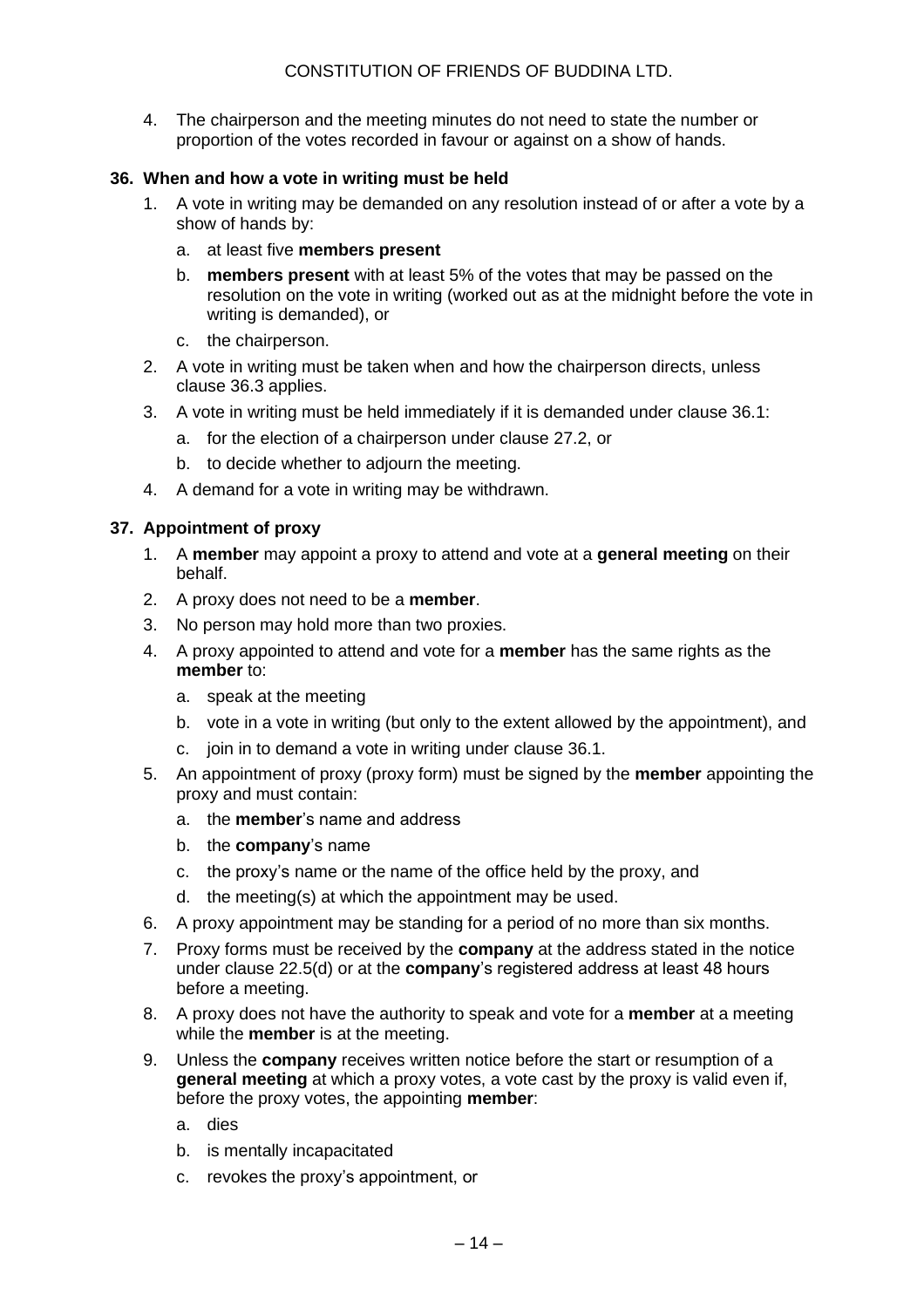- d. revokes the authority of a representative or agent who appointed the proxy.
- 10. A proxy appointment may specify the way the proxy must vote on a particular resolution.

#### **38. Voting by proxy**

- 1. A proxy is not entitled to vote on a show of hands (but this does not prevent a **member** appointed as a proxy from voting as a **member** on a show of hands).
- 2. When a vote in writing is held, a proxy:
	- a. does not need to vote, unless the proxy appointment specifies the way they must vote
	- b. if the way they must vote is specified on the proxy form, must vote that way, and
	- c. if the proxy is also a **member** or holds more than one proxy, may cast the votes held in different ways.

### **Directors**

#### **39. Number of directors**

The **company** must have at least three and no more than five directors.

#### **40. Election and appointment of directors**

- 1. The initial directors are the people who have agreed to act as directors and who are named as proposed directors in the application for registration of the **company**.
- 2. Apart from the initial directors and directors appointed under clause 40.5, the **members** may elect a director by a resolution passed in a **general meeting**.
- 3. Each of the directors must be appointed by a separate resolution, unless:
	- a. the **members** present have first passed a resolution that the appointments may be voted on together, and
	- b. no votes were cast against that resolution.
- 4. A person is eligible for election as a director of the **company** if they:
	- a. are a **member** of the **company**, or a representative of a **member** of the **company** (appointed under clause 25)
	- b. are nominated by two **members** or representatives of **members** entitled to vote (unless the person was previously elected as a director at a **general meeting** and has been a director since that meeting),
	- c. give the **company** their signed consent to act as a director of the **company**, and
	- d. are not ineligible to be a director under the **Corporations Act** or the **ACNC Act**.
- 5. The directors may appoint a person as a director to fill a casual vacancy or as an additional director if that person:
	- a. is a **member** of the **company**, or a representative of a **member** of the **company** (appointed under clause 25)
	- b. gives the **company** their signed consent to act as a director of the **company**, and
	- c. is not ineligible to be a director under the **Corporations Act** or the **ACNC Act**.
- 6. If the number of directors is reduced to fewer than three or is less than the number required for a quorum, the continuing directors may act for the purpose of increasing the number of directors to three (or higher if required for a quorum) or calling a **general meeting**, but for no other purpose.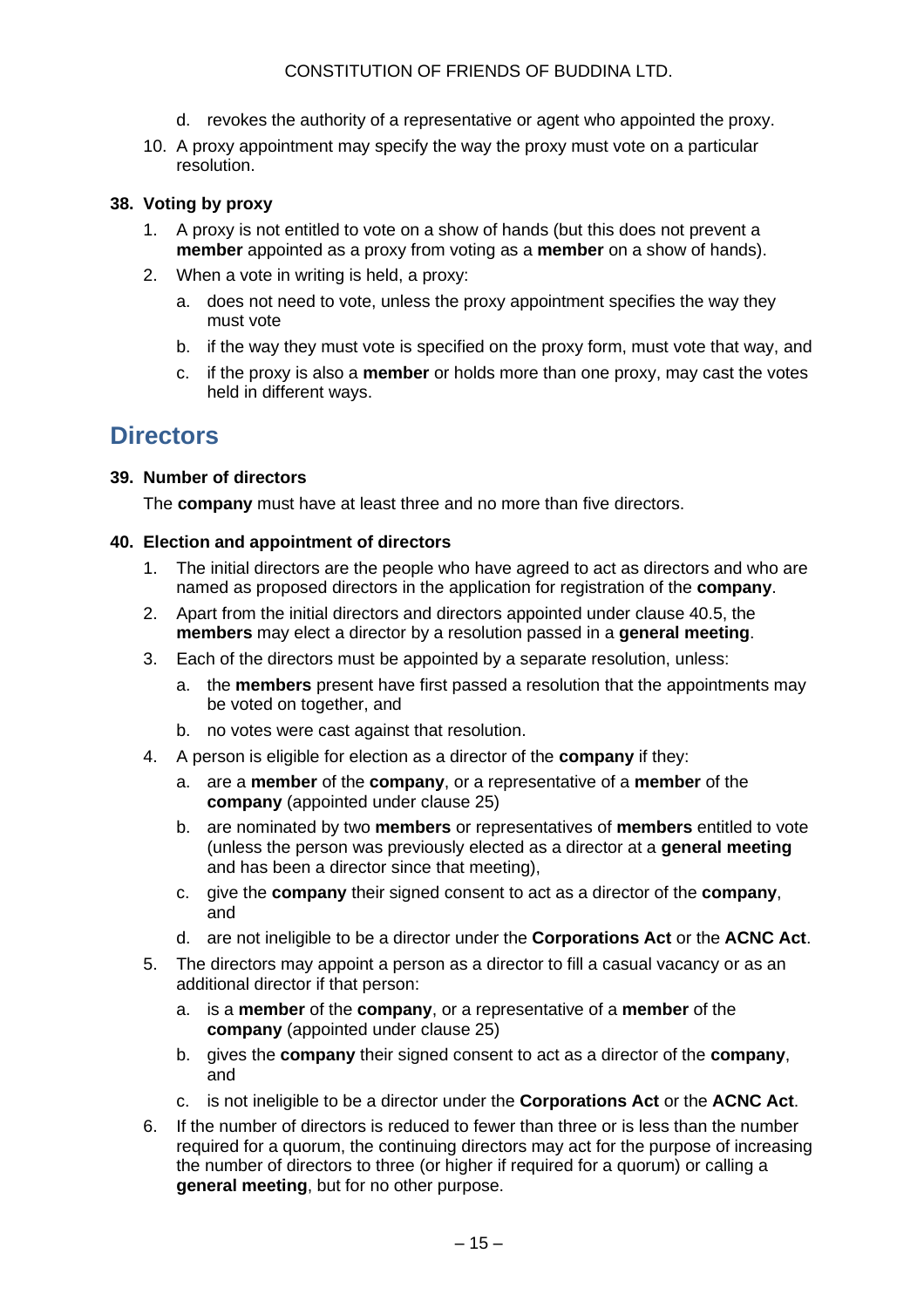#### **41. Election of chairperson**

The directors must elect a director as the **company**'s **elected chairperson**.

#### **42. Term of office**

- 1. At each annual **general meeting**:
	- a. any director appointed by the directors to fill a casual vacancy or as an additional director must retire, and
	- b. at least one-third of the remaining directors must retire.
- 2. The directors who must retire at each annual **general meeting** under clause 42.1(b) will be the directors who have been longest in office since last being elected. Where directors were elected on the same day, the director(s) to retire will be decided by lot unless they agree otherwise.
- 3. Other than a director appointed under clause 40.5, a director's term of office starts at the end of the annual **general meeting** at which they are elected and ends at the end of the annual **general meeting** at which they retire.
- 4. Each director must retire at least once every three years.
- 5. A director who retires under clause 42.1 may nominate for election or re-election, subject to clause 42.6.
- 6. A director who has held office for a continuous period of five years or more may only be re-appointed or re-elected by a **special resolution**.

#### **43. When a director stops being a director**

A director stops being a director if they:

- a. give written notice of resignation as a director to the **company**
- b. die
- c. are removed as a director by a resolution of the members
- d. stop being a **member** of the **company**
- e. are a representative of a **member**, and that **member** stops being a **member**
- f. are a representative of a **member**, and the **member** notifies the **company** that the representative is no longer a representative
- g. are absent for three consecutive directors' meetings without approval from the directors, or
- h. become ineligible to be a director of the **company** under the **Corporations Act** or the **ACNC Act**.

# **Powers of directors**

#### **44. Powers of directors**

- 1. The directors are responsible for managing and directing the activities of the **company** to achieve the purposes set out in clause 6.
- 2. The directors may use all the powers of the **company** except for powers that, under the **Corporations Act** or this constitution, may only be used by **members**.
- 3. The directors must decide on the responsible financial management of the **company** including:
	- a. any suitable written delegations of power under clause 45, and
	- b. how money will be managed, such as how electronic transfers, negotiable instruments or cheques must be authorised and signed or otherwise approved.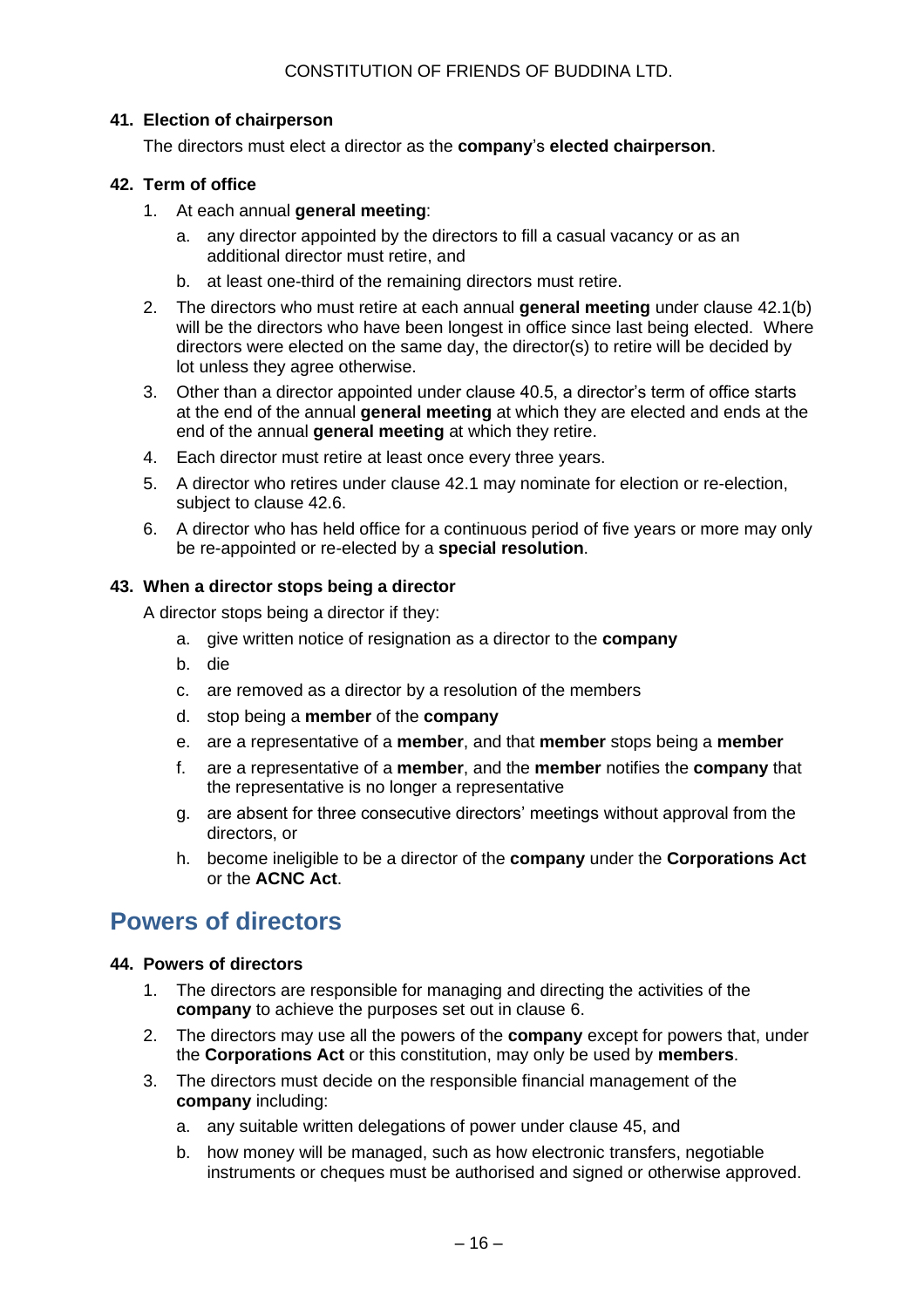4. The directors cannot remove a director or auditor. Directors and auditors may only be removed by a members' resolution at a **general meeting**.

#### **45. Delegation of directors' powers**

- 1. The directors may delegate any of their powers and functions to a committee, a director, an employee of the **company** (such as a chief executive officer) or any other person, as they consider appropriate.
- 2. The delegation must be recorded in the **company**'s minute book and register of delegations,

#### **46. Payments to directors**

- 1. The **company** must not pay fees to a director for acting as a director.
- 2. The **company** may:
	- a. pay a director for work they do for the **company**, other than as a director, if the amount is no more than a reasonable fee for the work done, or
	- b. reimburse a director for expenses properly incurred by the director in connection with the affairs of the **company**.
- 3. Any payment made under clause 46.2 must be approved by the directors.
- 4. The **company** may pay premiums for insurance indemnifying directors, as allowed for by law (including the **Corporations Act**) and this constitution.

#### **47. Execution of documents**

The **company** may execute a document without using a common seal if the document is signed by:

- a. two directors of the **company**, or
- b. a director and the secretary.

### **Duties of directors**

#### **48. Duties of directors**

- 1. The directors must comply with their duties as directors under legislation and common law (judge-made law), and with the duties described in governance standard 5 of the regulations made under the **ACNC Act** which are:
	- a. to exercise their powers and discharge their duties with the degree of care and diligence that a reasonable individual would exercise if they were a director of the **company**
	- b. to act in good faith in the best interests of the **company** and to further the charitable purposes of the **company** set out in clause 6
	- c. not to misuse their position as a director
	- d. not to misuse information they gain in their role as a director
	- e. to disclose any perceived or actual material conflicts of interest in the manner set out in clause 49
	- f. to ensure that the financial affairs of the **company** are managed responsibly, and
	- g. not to allow the **company** to operate while it is insolvent.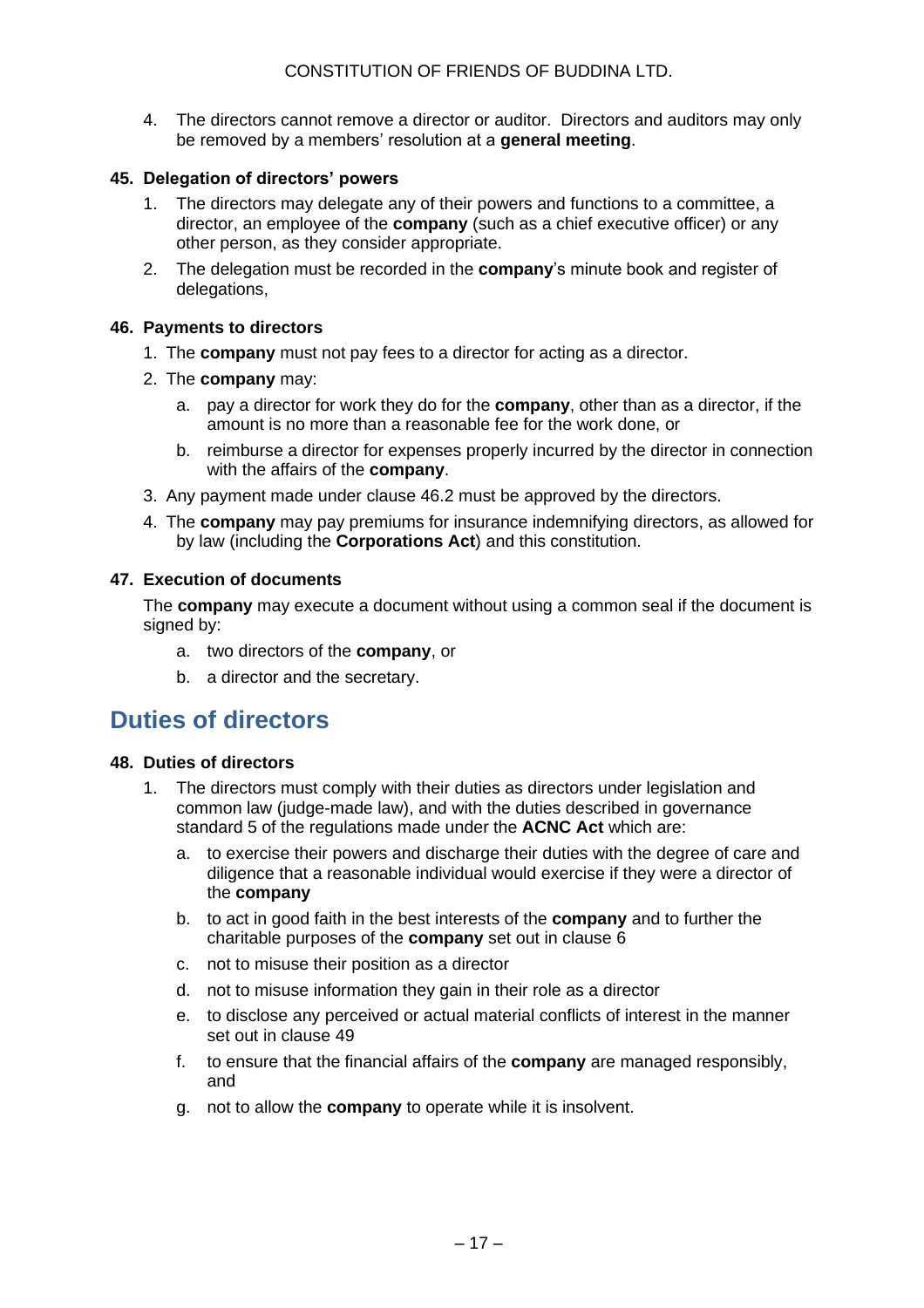#### **49. Conflicts of interest**

- 1. A director must disclose the nature and extent of any actual or perceived material conflict of interest in a matter that is being considered at a meeting of directors (or that is proposed in a circular resolution):
	- a. to the other directors, or
	- b. if all of the directors have the same conflict of interest, to the **members** at the next **general meeting**, or at an earlier time if reasonable to do so.
- 2. The disclosure of a conflict of interest by a director must be recorded in the minutes of the meeting.
- 3. Each director who has a material personal interest in a matter that is being considered at a meeting of directors (or that is proposed in a circular resolution) must not, except as provided under clauses 49.4:
	- a. be present at the meeting while the matter is being discussed, or
	- b. vote on the matter.
- 4. A director may still be present and vote if:
	- a. their interest arises because they are a **member** of the **company,** and the other **members** have the same interest
	- b. their interest relates to an insurance contract that insures, or would insure, the director against liabilities that the director incurs as a director of the **company** (see clause 67)
	- c. their interest relates to a payment by the **company** under clause 66 (indemnity), or any contract relating to an indemnity that is allowed under the **Corporations Act**
	- d. the Australian Securities and Investments Commission (ASIC) makes an order allowing the director to vote on the matter, or
	- e. the directors who do not have a material personal interest in the matter pass a resolution that:
		- I. identifies the director, the nature and extent of the director's interest in the matter and how it relates to the affairs of the **company**, and
		- II. says that those directors are satisfied that the interest should not stop the director from voting or being present.

# **Directors**' **meetings**

#### **50. When the directors meet**

The directors may decide how often, where and when they meet.

#### **51. Calling directors' meetings**

- 1. A director may call a directors' meeting by giving reasonable notice to all of the other directors.
- 2. A director may give notice in writing or by any other means of communication that has previously been agreed to by all of the directors.

#### **52. Chairperson for directors' meetings**

- 1. The **elected chairperson** is entitled to chair directors' meetings.
- 2. The directors at a directors' meeting may choose a director to be the chairperson for that meeting if the **elected chairperson** is: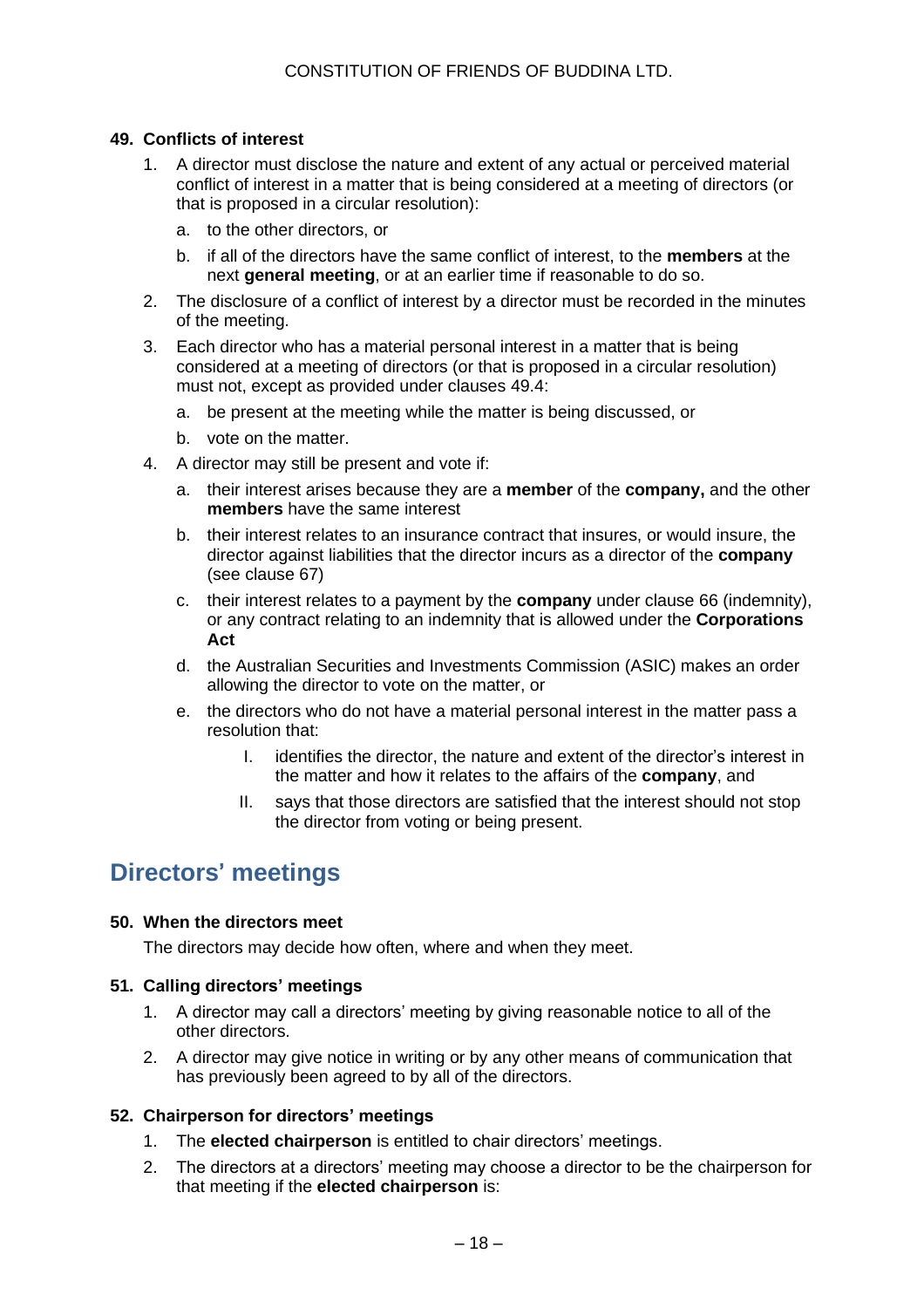- a. not present within 30 minutes after the starting time set for the meeting, or
- b. present but does not want to act as chairperson of the meeting.

#### **53. Quorum at directors' meetings**

- 1. Unless the directors determine otherwise, the quorum for a directors' meeting is a majority (more than 50%) of directors.
- 2. A quorum must be present for the whole directors' meeting.

#### **54. Using technology to hold directors' meetings**

- 1. The directors may hold their meetings by using any technology (such as video or teleconferencing) that is agreed to by all of the directors.
- 2. The directors' agreement may be a standing (ongoing) one.
- 3. A director may only withdraw their consent within a reasonable period before the meeting.

#### **55. Passing directors' resolutions**

A directors' resolution must be passed by a majority of the votes cast by directors present and entitled to vote on the resolution.

#### **56. Circular resolutions of directors**

- 1. The directors may pass a circular resolution without a directors' meeting being held.
- 2. A circular resolution is passed if all the directors entitled to vote on the resolution sign or otherwise agree to the resolution in the manner set out in clause 56.3 or clause 56.4.
- 3. Each director may sign:
	- a. a single document setting out the resolution and containing a statement that they agree to the resolution, or
	- b. separate copies of that document, as long as the wording of the resolution is the same in each copy.
- 4. The **company** may send a circular resolution by email to the directors and the directors may agree to the resolution by sending a reply email to that effect, including the text of the resolution in their reply.
- 5. A circular resolution is passed when the last director signs or otherwise agrees to the resolution in the manner set out in clause 56.3 or clause 56.4.

# **Secretary**

#### **57. Appointment and role of secretary**

- 1. The **company** must have at least one secretary, who may also be a director.
- 2. The secretary must be a **member** of the **company**.
- 3. A secretary must be appointed by the directors (after giving the **company** their signed consent to act as secretary of the **company**) and may be removed by the directors.
- 4. The directors must decide the terms and conditions under which the secretary is appointed, including any remuneration.
- 5. The role of the secretary includes:
	- a. maintaining a register of the **company**'s members, and
	- b. maintaining the minutes and other records of **general meeting**s (including notices of meetings), directors' meetings and circular resolutions.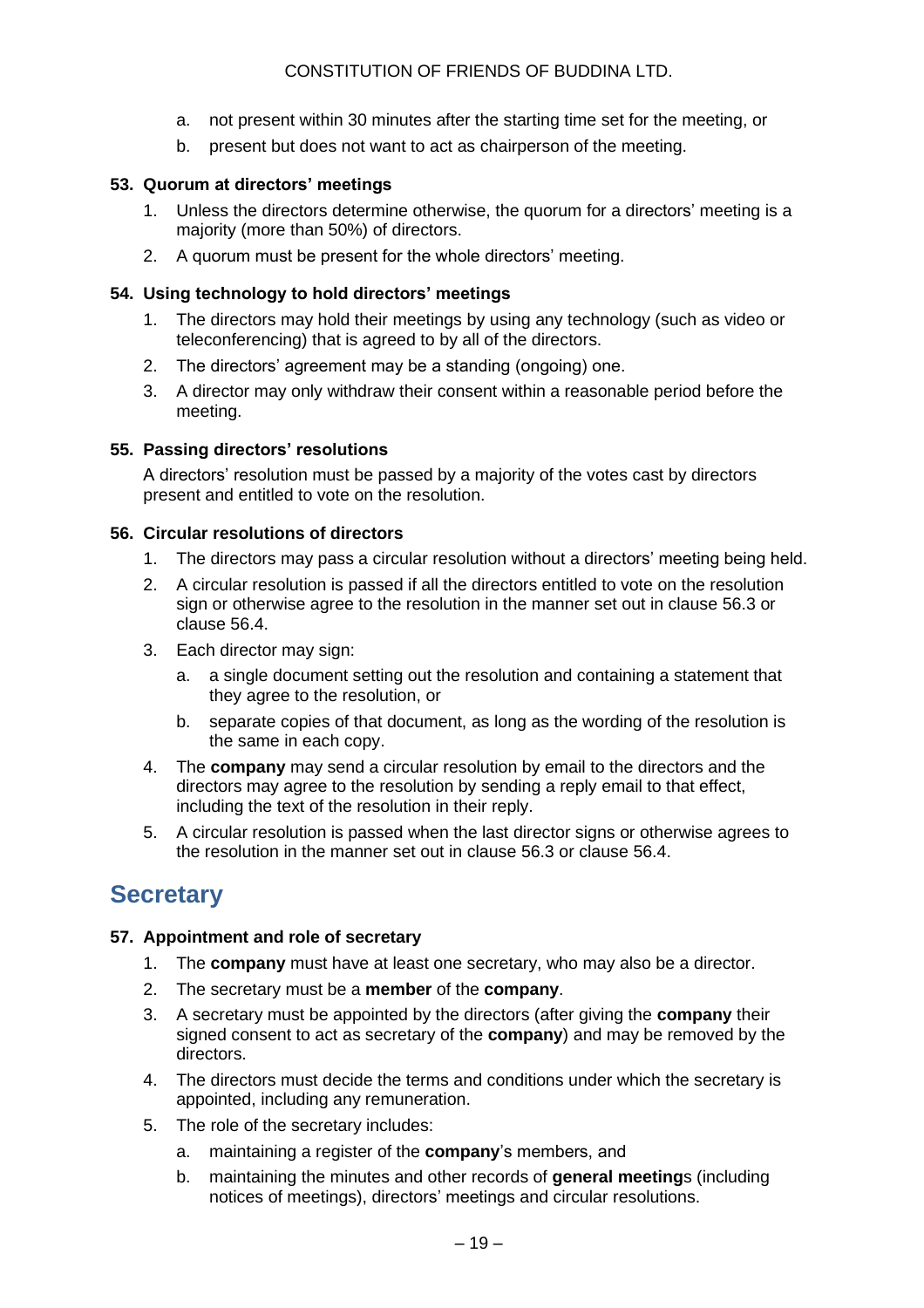# **Minutes and records**

#### **58. Minutes and records**

- 1. The **company** must, within two months, make and keep the following records:
	- a. minutes of proceedings and resolutions of **general meetings**
	- b. minutes of circular resolutions of **members**
	- c. a copy of a notice of each **general meeting**, and
	- d. a copy of a members' statement distributed to **members** under clause 30.
- 2. The **company** must, within two months, make and keep the following records:
	- a. minutes of proceedings and resolutions of directors' meetings (including meetings of any committees), and
	- b. minutes of circular resolutions of directors.
- 3. To allow **members** to inspect the **company**'s records:
	- a. the **company** must give a **member** access to the records set out in clause 59.1, and
	- b. the directors may authorise a **member** to inspect other records of the **company**, including records referred to in clause 58.2 and clause 59.1.
- 4. The directors must ensure that minutes of a **general meeting** or a directors' meeting are signed within a reasonable time after the meeting by:
	- a. the chairperson of the meeting, or
	- b. the chairperson of the next meeting.
- 5. The directors must ensure that minutes of the passing of a circular resolution (of **members** or directors) are signed by a director within a reasonable time after the resolution is passed.

#### **59. Financial and related records**

- 1. The **company** must make and keep written financial records that:
	- a. correctly record and explain its transactions and financial position and performance, and
	- b. enable true and fair financial statements to be prepared and to be audited.
- 2. The **company** must also keep written records that correctly record its operations.
- 3. The **company** must retain its records for at least seven years.
- 4. The directors must take reasonable steps to ensure that the **company**'s records are kept safe.

### **By-laws**

#### **60. By-laws**

- 1. The directors may pass a resolution to make by-laws to give effect to this constitution.
- 2. **Members** and directors must comply with by-laws as if they were part of this constitution.

# **Notice**

**61. What is notice**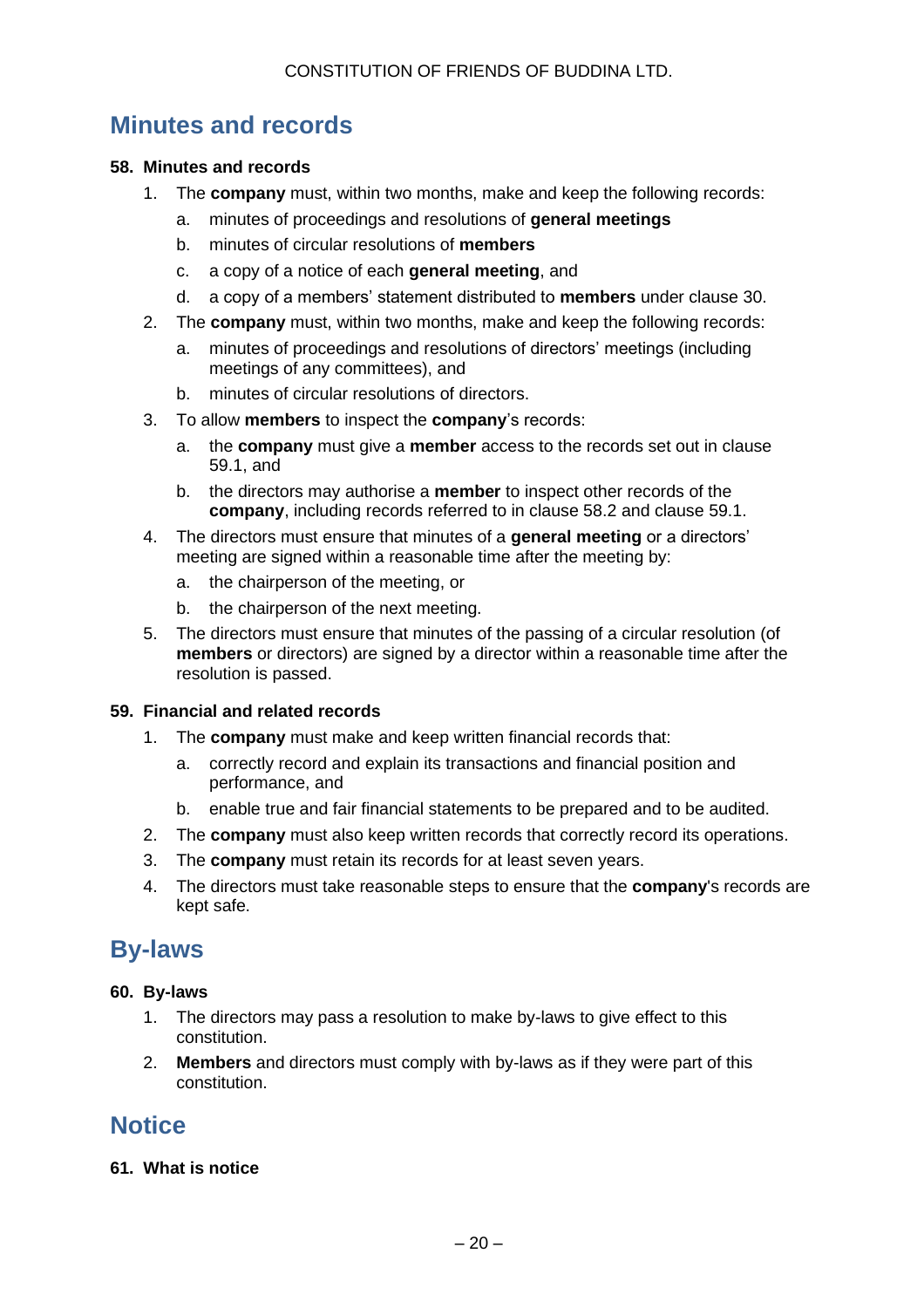- 1. Anything written to or from the **company** under any clause in this constitution is written notice and is subject to clauses 62 to 64, unless specified otherwise.
- 2. Clauses 3 to 65 do not apply to a notice of proxy under clause 37.6.

#### **62. Notice to the company**

Written notice or any communication under this constitution may be given to the **company,** the directors or the secretary by:

- a. delivering it to the **company**'s registered office
- b. posting it to the **company**'s registered office or to another address chosen by the **company** for notice to be provided
- c. sending it to an email address or other electronic address notified by the **company** to the **members** as the **company**'s email address or other electronic address, or
- d. sending it to the fax number notified by the **company** to the **members** as the **company**'s fax number.

#### **63. Notice to members**

- 1. Written notice or any communication under this constitution may be given to a **member**:
	- a. in person
	- b. by posting it to, or leaving it at the address of the **member** in the register of **members** or an alternative address (if any) nominated by the **member** for service of notices
	- c. sending it to the email or other electronic address nominated by the **member** as an alternative address for service of notices (if any)
	- d. sending it to the fax number nominated by the **member** as an alternative address for service of notices (if any), or
	- e. if agreed to by the **member**, by notifying the **member** at an email or other electronic address nominated by the **member**, that the notice is available at a specified place or address (including an electronic address).
- 2. If the **company** does not have an address for the member, the **company** is not required to give notice in person.

#### **64. When notice is taken to be given**

A notice:

- a. delivered in person, or left at the recipient's address, is taken to be given on the day it is delivered
- b. sent by post, is taken to be given on the third day after it is posted with the correct payment of postage costs
- c. sent by email, fax or other electronic method, is taken to be given on the business day after it is sent, and
- d. given under clause 63.1(e) is taken to be given on the business day after the notification that the notice is available is sent.

# **Financial year**

#### **65. Company's financial year**

The **company**'s financial year is from 1 July to 30 June, unless the directors pass a resolution to change the financial year.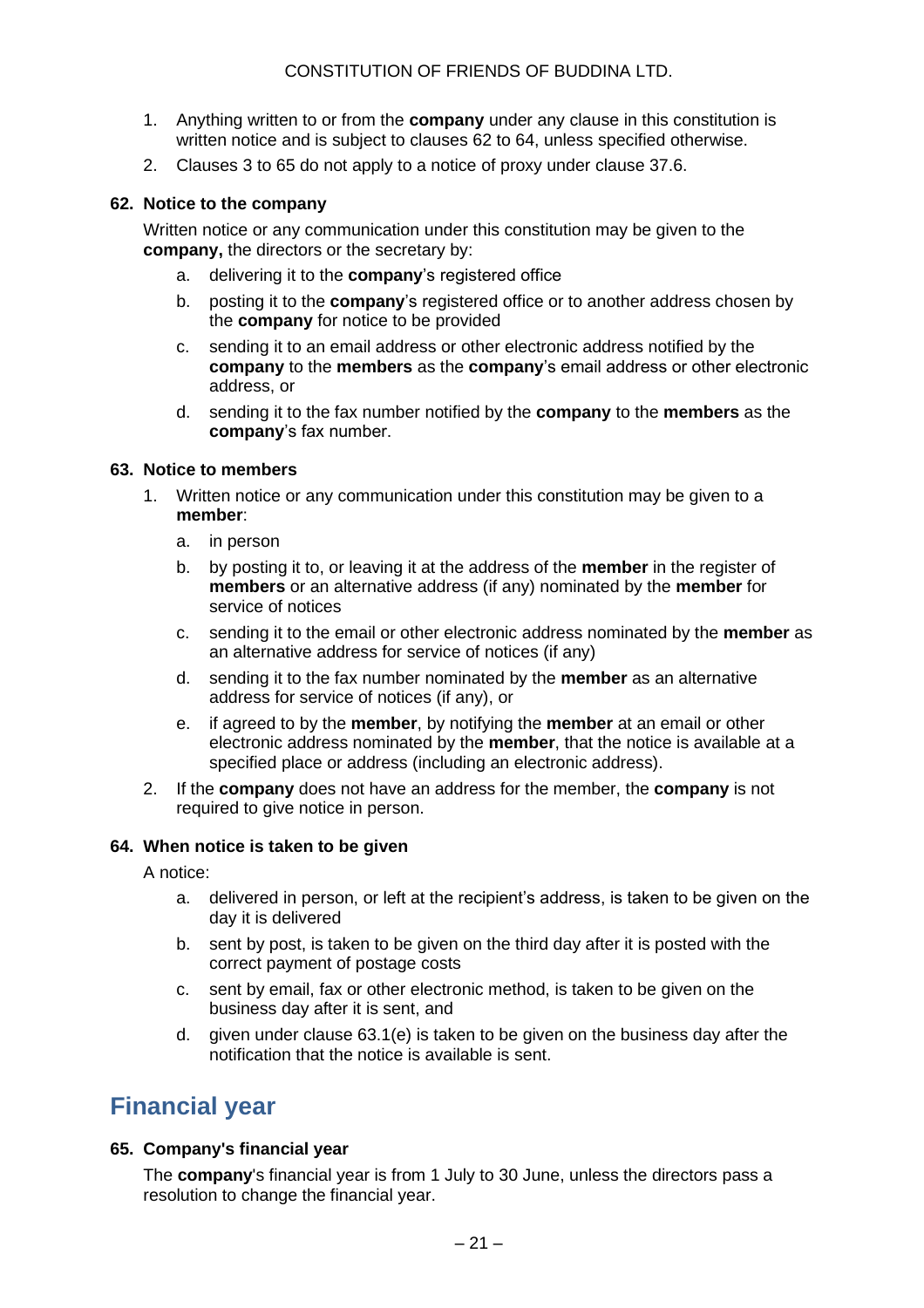# **Indemnity, insurance and access**

#### **66. Indemnity**

- 1. The **company** indemnifies each officer of the **company** out of the assets of the **company**, to the relevant extent, against all losses and liabilities (including costs, expenses and charges) incurred by that person as an officer of the **company**.
- 2. In this clause, 'officer' means a director or secretary and includes a director or secretary after they have ceased to hold that office.
- 3. In this clause, 'to the relevant extent' means:
	- a. to the extent that the **company** is not precluded by law (including the **Corporations Act**) from doing so, and
	- b. for the amount that the officer is not otherwise entitled to be indemnified and is not actually indemnified by another person (including an insurer under an insurance policy).
- 4. The indemnity is a continuing obligation and is enforceable by an officer even though that person is no longer an officer of the **company**.

#### **67. Insurance**

To the extent permitted by law (including the **Corporations Act**), and if the directors consider it appropriate, the **company** may pay or agree to pay a premium for a contract insuring a person who is or has been an officer of the **company** against any liability incurred by the person as an officer of the **company**.

#### **68. Directors' access to documents**

- 1. A director has a right of access to the financial records of the **company** at all reasonable times.
- 2. If the directors agree, the **company** must give a director or former director access to:
	- a. certain documents, including documents provided for or available to the directors, and
	- b. any other documents referred to in those documents.

### **Winding up**

#### **69. Surplus assets not to be distributed to members**

If the **company** is wound up, any **surplus assets** must not be distributed to a **member** or a former **member** of the **company**, unless that **member** or former **member** is a charity described in clause 70.1.

#### **70. Distribution of surplus assets**

- 1. Subject to the **Corporations Act** and any other applicable Act, and any court order, any **surplus assets** (including gift funds, defined in clause 71.3) that remain after the **company** is wound up must be distributed to one or more charities:
	- a. with charitable purposes similar to, or inclusive of, the purposes in clause 6, and
	- b. which also prohibit the distribution of any **surplus assets** to its members to at least the same extent as the **company**, and
	- c. that is or are deductible gift recipients within the meaning of the **Income Tax Assessment Act**.
- 2. If the **company**'s deductible gift recipient endorsement is revoked (whether or not the **company** is to be wound up), any surplus gift funds must be transferred to one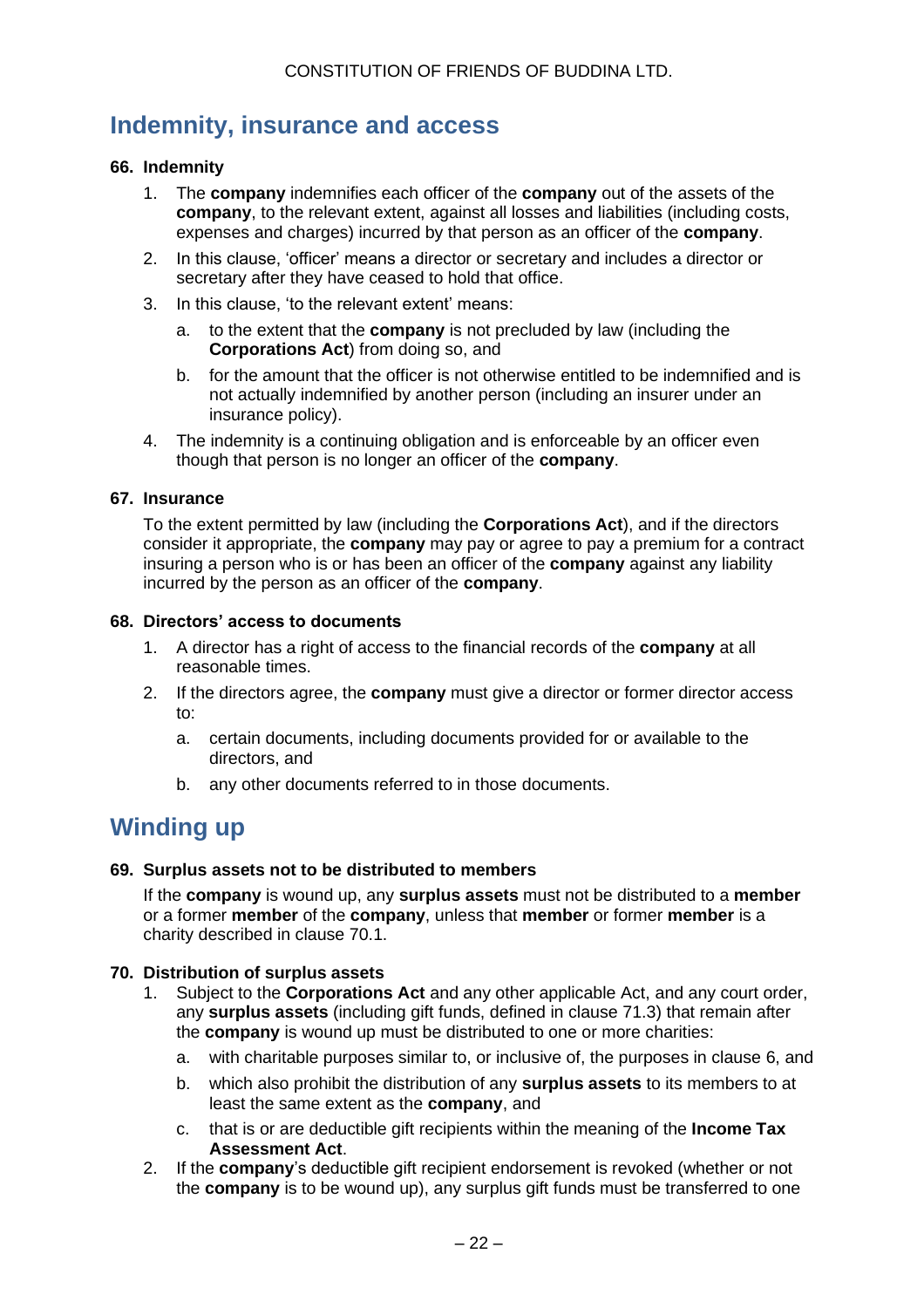or more charities that meet the requirements of clause 70.1 (a), (b) and (c), as decided by the directors.

- 3. For the purpose of this clause:
	- a. gift funds means:
		- I. gifts of money or property for the principal purpose of the **company**
		- II. contributions made in relation to the fund-raising event held for the principal purpose of the **company**, and
		- III. money received by the **company** because of such gifts and contributions.
	- b. 'Contributions' and 'fund-raising' have the same meaning as in Division 30 of the **Income Tax Assessment Act**.
- 4. The decision as to the charity or charities to be given the **surplus assets** must be made by a **special resolution** of **members** at or before the time of winding up. If the **members** do not make this decision, the **company** may apply to the Supreme Court to make this decision.

# **Definitions and interpretation**

#### **71. Definitions**

In this constitution:

**ACNC Act** means the *Australian Charities and Not-for-profits Commission Act 2012* (Cth)

**Friends of Buddina** means Friends of Buddina Ltd. (the **company**)

**company** means the **company** referred to in clause 1

**Corporations Act** means the *Corporations Act 2001* (Cth)

**elected chairperson** means a person elected by the directors to be the **company**'s chairperson under clause 41

**general meeting** means a meeting of members and includes the annual **general meeting**, under clause 21.1

**Income Tax Assessment Act** means the *Income Tax Assessment Act 1997* (Cth)

**initial member** means a person who is named in the application for registration of the **company**, with their consent, as a proposed member of the **company**

**member** means a person or incorporated body who has applied to be a member of the **company** by submitting a membership application form to the **company** secretary, under clause 12, or an honorary life member, granted under clause 16

**member present** means, in connection with a **general meeting**, a **member present** in person, by representative or by proxy at the venue or venues for the meeting

**registered charity** means a charity that is registered under the **ACNC Act**

**special resolution** means a resolution:

- a. of which notice has been given under clause 22.5(c), and
- b. that has been passed by at least 75% of the votes cast by **members present** and entitled to vote on the resolution

**surplus assets** means any assets of the **company** that remain after paying all debts and other liabilities of the **company**, including the costs of winding up, and

#### **72. Reading this constitution with the Corporations Act**

- 1. The replaceable rules set out in the **Corporations Act** do not apply to the **company**.
- 2. While the **company** is a **registered charity**, the **ACNC Act** and the **Corporations Act** override any clauses in this constitution that are inconsistent with those Acts.